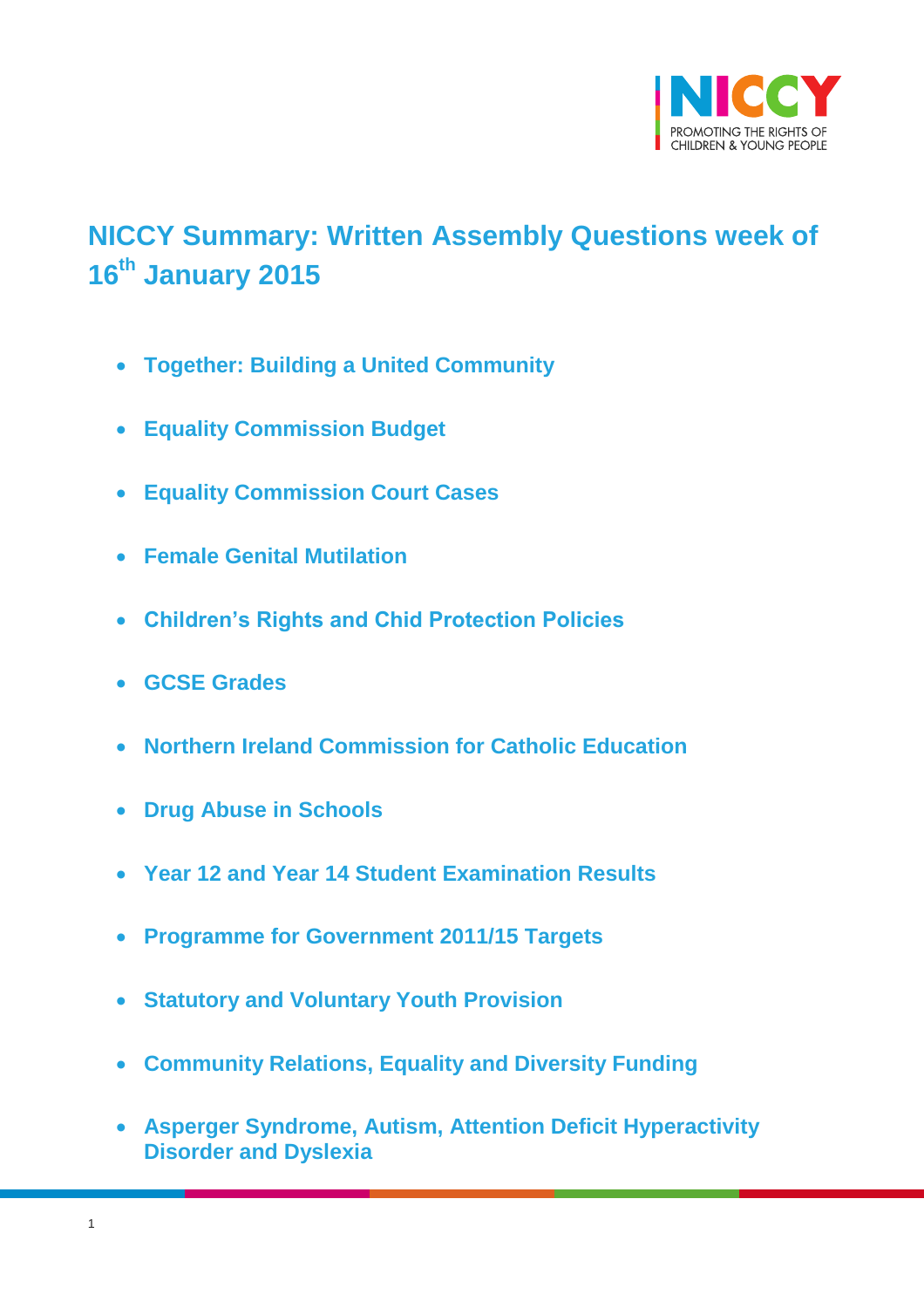

- **[New Education Authority](#page-14-0)**
- **[Statutory Curriculum and Entitlement Framework](#page-14-1)**
- **[Entitlement Framework Funding](#page-15-0)**
- **[Funding for Lesbian, Gay, Bisexual and Transgender Groups](#page-16-0)**
- **[Reduction to Pre-school Funding](#page-16-1)**
- **[Free School Transport](#page-17-0)**
- **[Improving Literacy and Numeracy](#page-17-1)**
- **[Community Relations, Equality and Diversity Funding](#page-17-2)**
- **[Child Protection Registration Process](#page-19-0)**
- **[Central Register for Children and Adults with Down Syndrome](#page-19-1)**
- **[Non-Surgical Children's Heart Centre](#page-20-0)**
- **[Marshall Report](#page-21-0)**
- **[Transfer of Paediatric Cardiac Surgery to Dublin](#page-21-1)**
- **[Domestic Abuse](#page-23-0)**
- **[Neighbourhood Renewal Fund](#page-24-0)**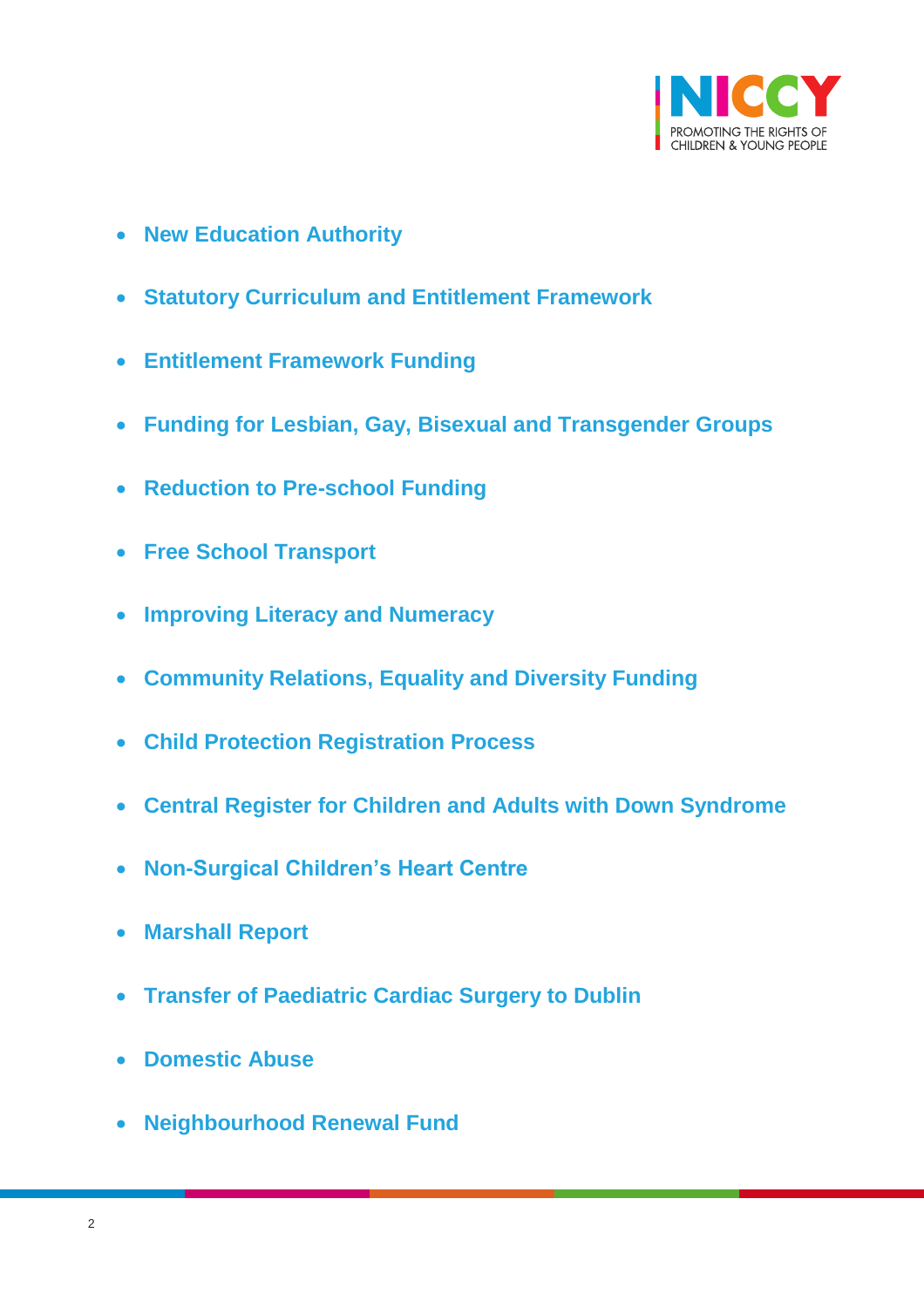

# **Office of First and Deputy First Minister**

## <span id="page-2-0"></span>**Together: Building a United Community**

**Mr Trevor Clarke (DUP – South Antrim) -** To ask the First Minister and deputy First Minister for an update on Together: Building a United Community.

**Mr P Robinson and Mr M McGuinness:** Work is progressing well across all seven headline actions that were announced alongside the publication of Together: Building a United Community.

The Department of Education announced the first three Shared Education Campuses on 2 July. A second call for applications issued on 1 October.

In respect of the United Youth Programme, the design team has produced a draft Outcomes and Principles Framework. A call for concept proposals was issued in September. Following a development phase during October and November, pilot applications were submitted in early December, with a view to commencing the pilot phase in early 2015.

With regard to summer schools/camps, a number of summer interventions/pilot schemes took place during summer 2014 and the Halloween mid-term break with more to follow later in the year. An evaluation of these interventions/pilot schemes, along with a series of co-design workshops, will be used to design and develop a programme of 100 summer schools/camps for summer 2015.

In relation to urban villages, stakeholder engagement is ongoing regarding the development of the first two locations, announced as the Lower Newtownards Road and Colin Town Centre.

Work on the removal of interface barriers continues, work to date has reduced this number from 59 to 53 and engagement is currently ongoing with 40 of the 53 remaining areas. A pilot project for the cross community sports programme will be delivered in 2014/15 in areas which have experienced interface tensions and significant deprivation. The pilot project will be aimed at 11-16 year olds and will have a proactive focus on females, ethnic minority and disabled participation.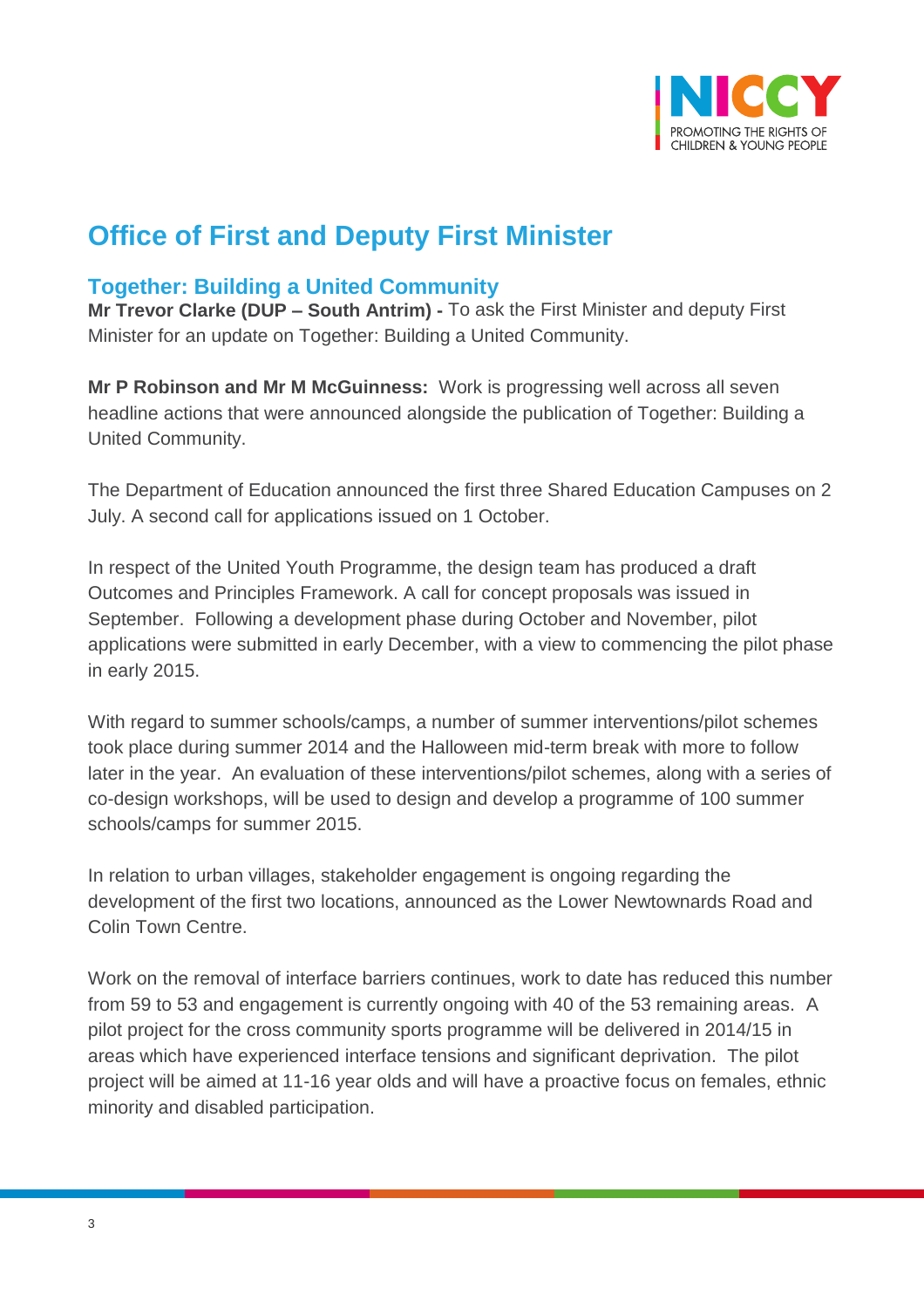

Work to deliver the 10 shared neighbourhoods is progressing well. The first social housing development at Ravenhill Road is near completion. Construction works have also commenced on 3 other sites (Ravenhill Road Phase 2; Felden Mill, Newtownabbey and Crossgar, Saintfield).

In relation to the Review of Good Relations funding delivery the review was carried out by the Strategic Investment Board and was completed in September 2014. The recommendations contained within the review and their impact are currently being considered. The strategy commits to establishing a number of thematic subgroups under the auspices of the Ministerial Panel to reflect the strategic priorities arising from the strategy. These include:

- Children & young people
- Housing
- Community tensions/summer interventions
- Flags
- Interfaces

To date the Housing subgroup has been established and the Community Tensions subgroup will meet for the first time in the New Year. Work is progressing well in respect of the establishment of the Children and Young People subgroup.

In addition to the above, Together: Building a United Community outlines a number of commitments in addition to the seven headline actions and work is progressing across departments to take forward work in line with the strategic priorities of the strategy. **(Oral Question)**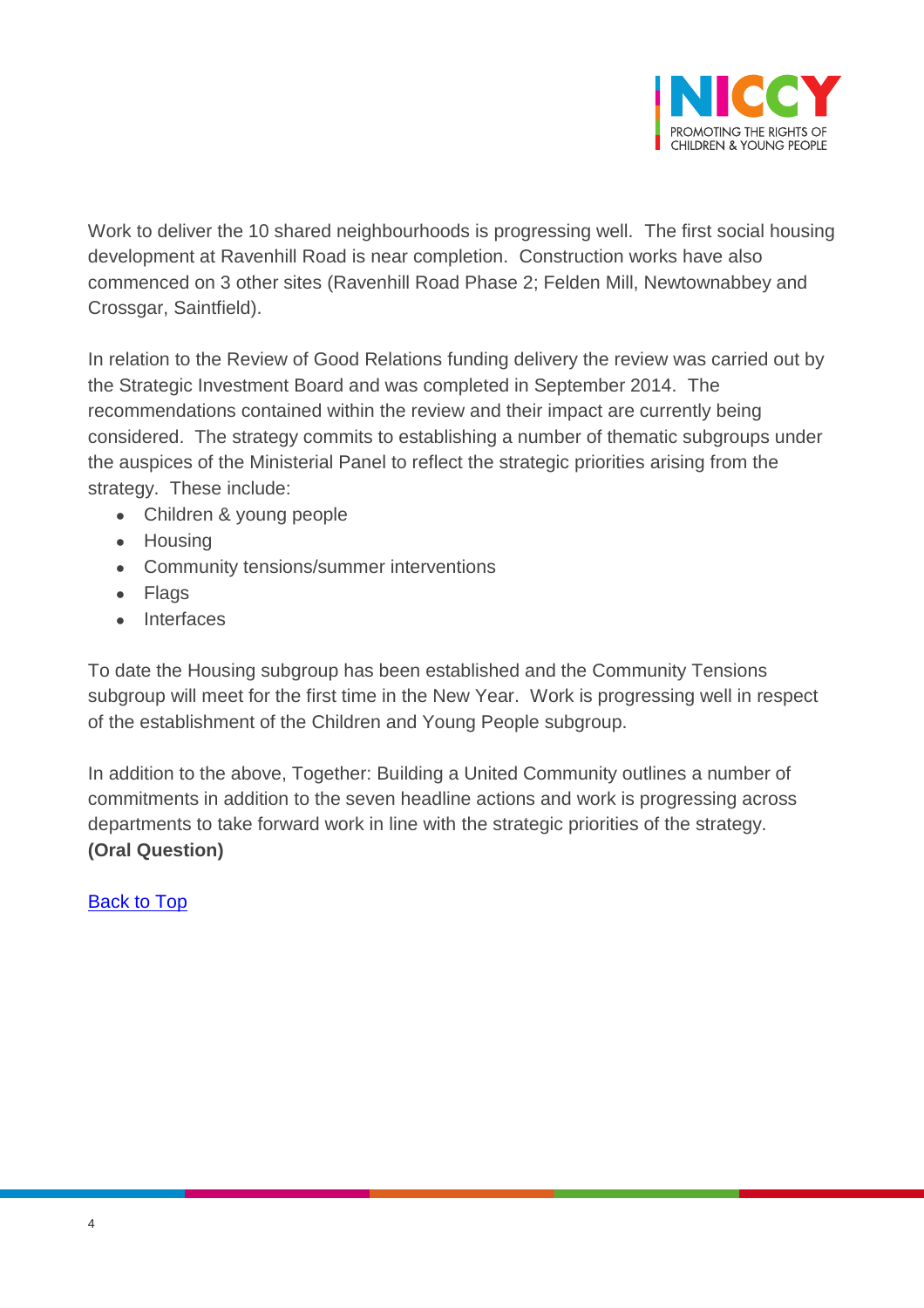

# <span id="page-4-0"></span>**Equality Commission Budget**

**Mr Peter Weir (DUP – North Down) -** To ask the First Minister and deputy First Minister to detail the total budget of the Equality Commission in each of the last five years.

**Mr P Robinson and Mr M McGuinness:** The Commission's total budget for the period is outlined in the following table –

| Year    | <b>Total Budget *</b> |
|---------|-----------------------|
| 2009/10 | £7,040,791            |
| 2010/11 | £6,984,845            |
| 2011/12 | £6,682,716            |
| 2012/13 | £6,558,622            |
| 2013/14 | £6,502,707            |

\*In addition to the grant-in-aid provided by our Department each year, the Equality Commission also generates income. **(14th January)**

#### [Back to Top](#page-0-0)

## <span id="page-4-1"></span>**Equality Commission Court Cases**

**Mr Peter Weir (DUP – North Down) -** To ask the First Minister and deputy First Minister how many court cases the Equality Commission has initiated in each of the last five years.

**Mr P Robinson and Mr M McGuinness:** The Equality Commission for Northern Ireland is an executive non-departmental public body sponsored by the Office of the First Minister and deputy First Minister. It is independent from Government and Ministers in respect of its operation. As such, the issue you have raised is a matter for the Equality Commission. **(14th January)**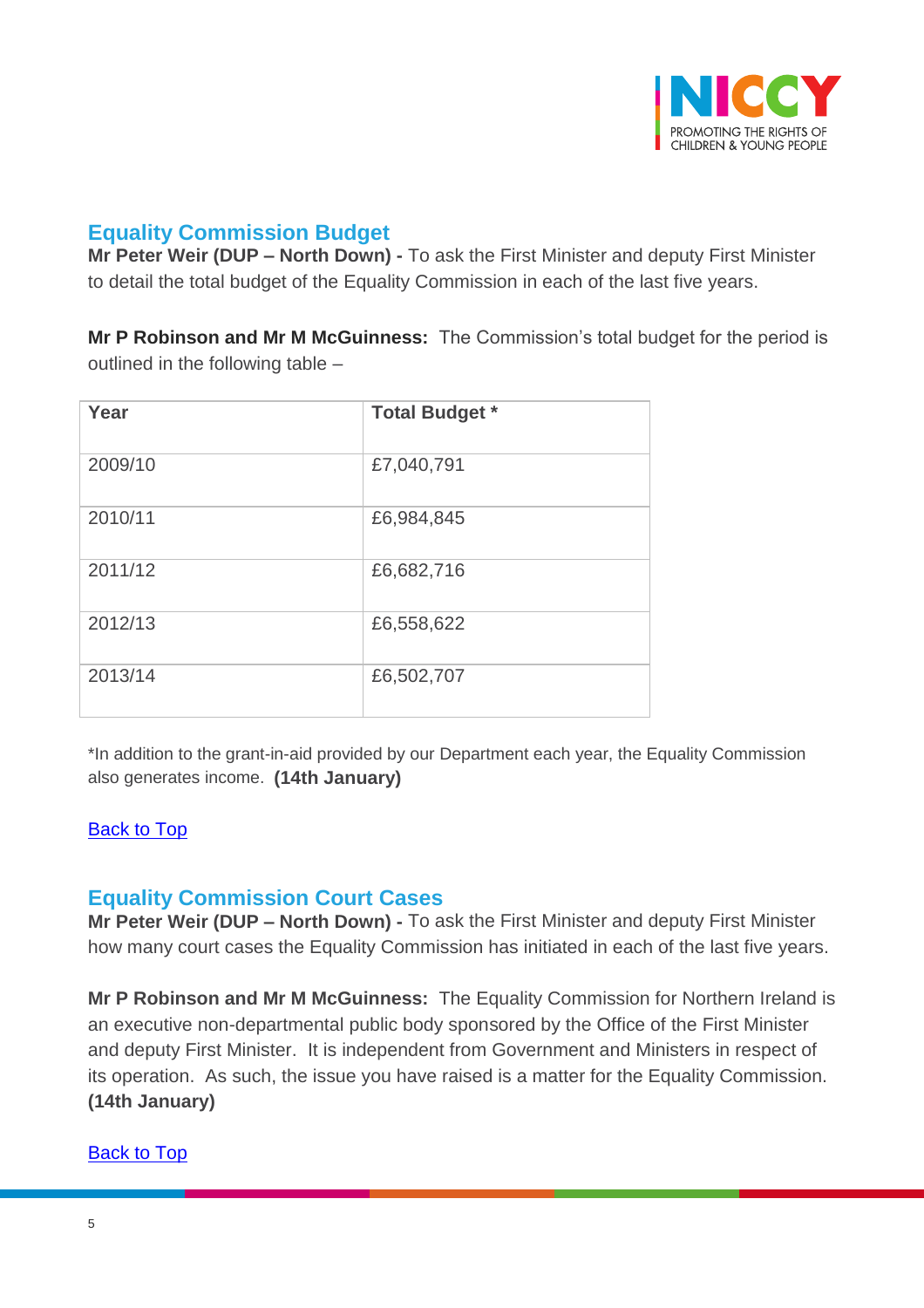

# <span id="page-5-0"></span>**Female Genital Mutilation**

**Mrs Sandra Overend (UUP – Mid Ulster) -** To ask the First Minister and deputy First Minister what steps are being taken by their Department to provide input on, and to coordinate, a cross departmental action plan to tackle Female Genital Mutilation.

**Mr P Robinson and Mr M McGuinness:** Our Department is not co-ordinating a cross departmental action plan but will provide input to any action plan that is developed. **(14th January)**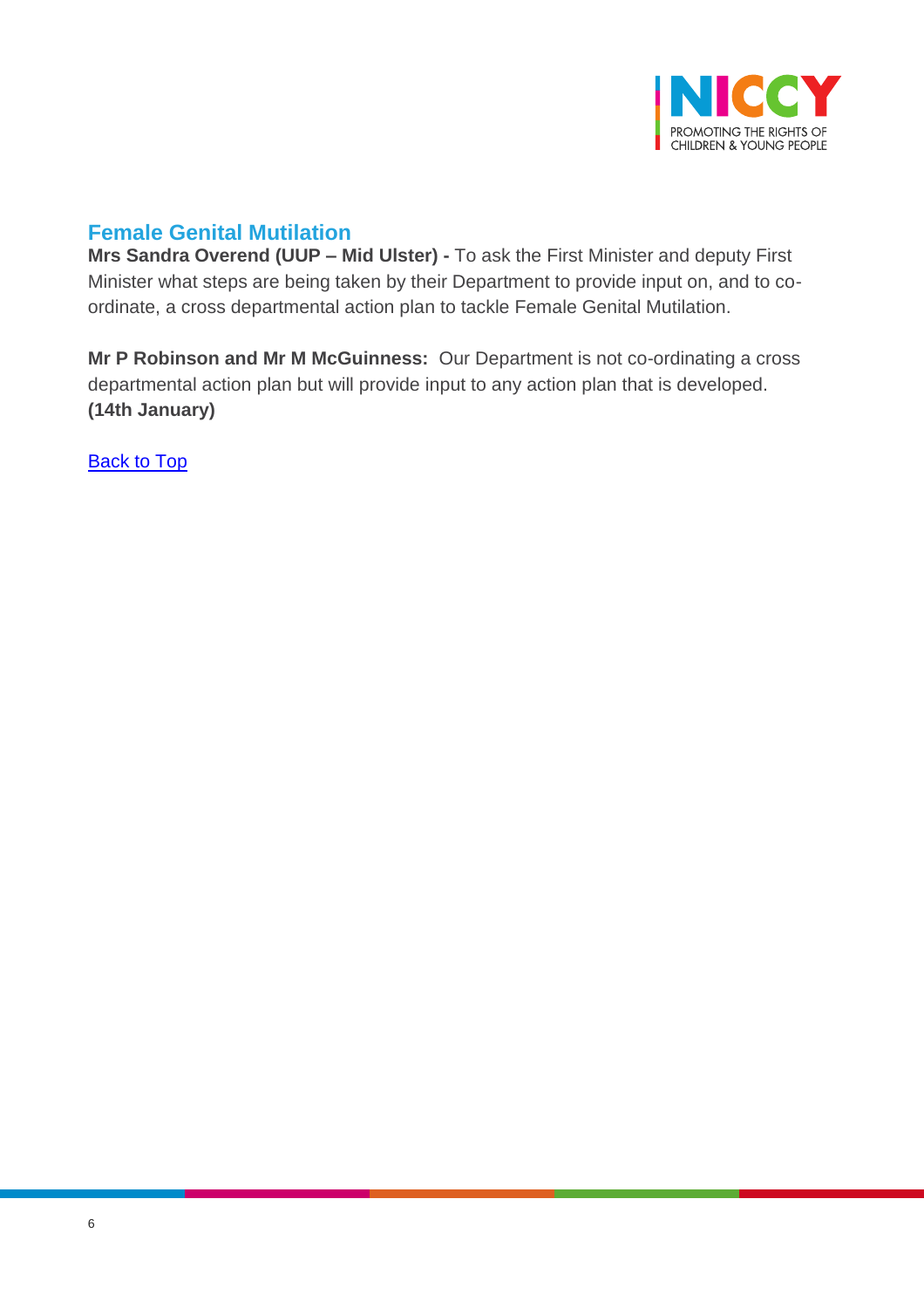

# **Department of Education**

# <span id="page-6-0"></span>**Children's Rights and Chid Protection Policies**

**Lord Morrow of Clogher Valley (DUP – Fermanagh and South Tyrone) -** To ask the Minister of Education, pursuant to AQW 40078/11-15, to provide an assurance that the relevant Education and Library Boards are meeting children's rights and disability rights criteria as well as full compliance with child protection policies and procedures in respect of all children in receipt of a Notice in Lieu, particularly those in cases which are currently under challenge for full statementing.

**Mr O'Dowd (The Minister of Education):** The Chief Executives of each Education and Library Board have confirmed that children's rights, including disability rights, and child protection policies and procedures are fully complied with regarding children in receipt of a Notice in Lieu, including those in cases which are currently under challenge for full statementing. **(13th January)**

[Back to Top](#page-0-0)

#### <span id="page-6-1"></span>**GCSE Grades**

**Ms Caitríona Ruane (Sinn Féin – South Down) -** To ask the Minister of Education to detail the (i) percentage; and (ii) number of children that achieved at least five GCSEs at grades A\* - C in each of the last twelve years, broken down by (a) gender; (b) religious background; and (c) socio-economic background.

**Mr O'Dowd (The Minister of Education):** The information contained in the following tables refers to the achievement of pupils leaving mainstream grant aided post-primary schools during the academic years 2000/01 to 2012/13. A pupil's socio-economic background has been derived using free school meal entitlement.

Data covering the academic year 2012/13 are the most recent available. Equivalent figures for 2013/14 school leavers are scheduled for release in May 2015.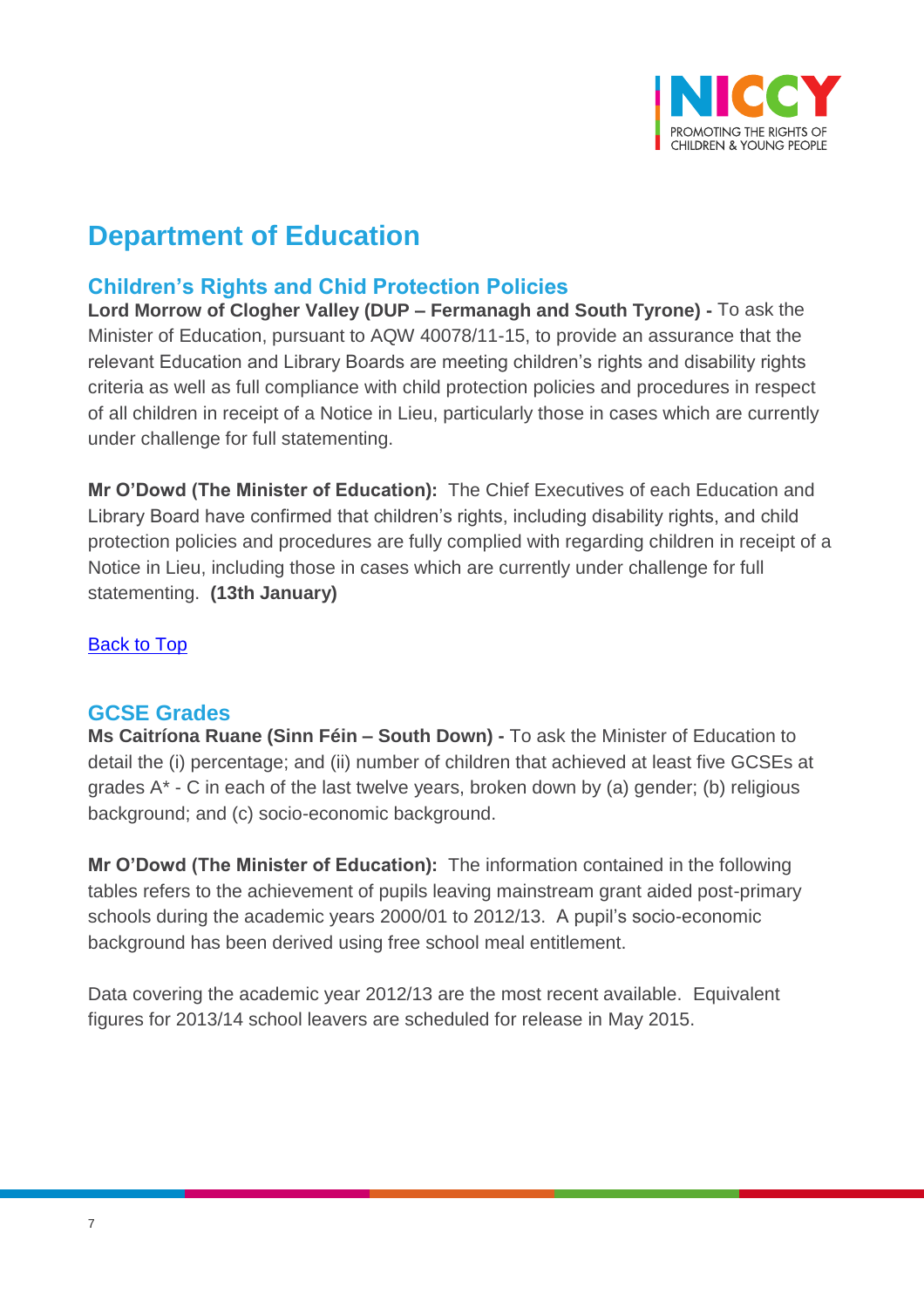

## **Number and percentage of school leavers achieving at least five GCSEs at grades A\*-C, by gender, 2000/01 to 2012/13(1,2)**

|         | <b>Boys</b>   |               | <b>Girls</b>  |               |
|---------|---------------|---------------|---------------|---------------|
| Year    | <b>Number</b> | $\frac{0}{0}$ | <b>Number</b> | $\frac{0}{0}$ |
| 2000/01 | 6470          | 50.5          | 8121          | 65.8          |
| 2001/02 | 6473          | 50.5          | 8208          | 67.3          |
| 2003/04 | 7044          | 53.9          | 8522          | 67.8          |
| 2004/05 | 7157          | 55.4          | 8779          | 70.9          |
| 2005/06 | 7495          | 57.5          | 8899          | 71.2          |
| 2006/07 | 7323          | 58.2          | 8726          | 71.5          |
| 2007/08 | 7283          | 60.0          | 8836          | 73.9          |
| 2008/09 | 7470          | 64.4          | 8859          | 75.9          |
| 2009/10 | 7444          | 65.4          | 8970          | 78.4          |
| 2010/11 | 8026          | 67.7          | 8923          | 78.9          |
| 2011/12 | 8103          | 71.0          | 9160          | 82.1          |
| 2012/13 | 8750          | 74.5          | 9314          | 82.8          |

#### **Source: School Leavers Survey**

Notes:

1. Please note that in 2002/03 the School Leavers Survey was not undertaken due to software issues in schools.

2. Includes equivalent qualifications.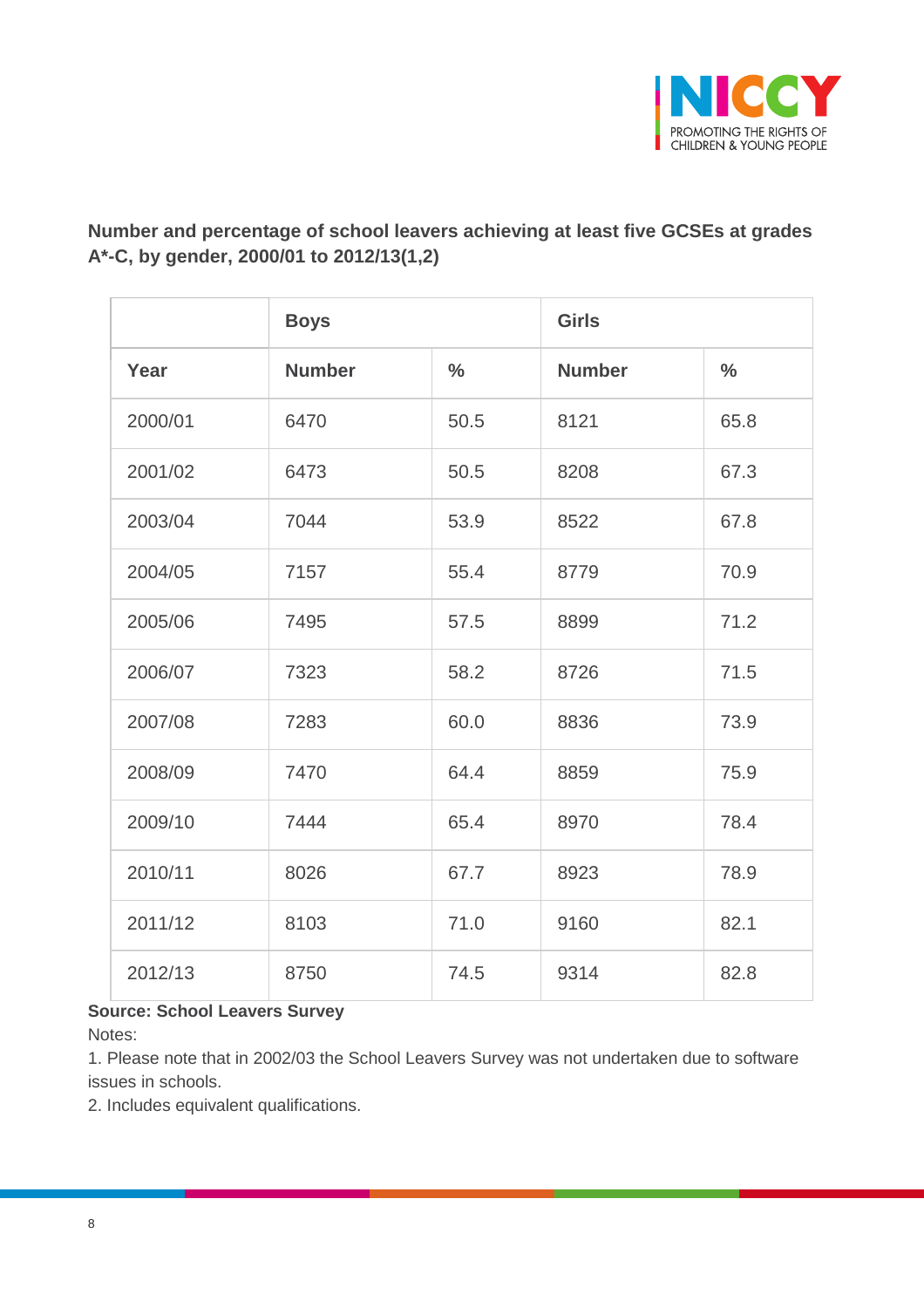

## **Number and percentage of school leavers achieving at least five GCSEs at grades A\*-C, by religion of pupil, 2000/01 to 2012/13(1,2)**

|         | <b>Protestant</b> |               | <b>Catholic</b> |               | Other(3)      |               |
|---------|-------------------|---------------|-----------------|---------------|---------------|---------------|
| Year    | <b>Number</b>     | $\frac{0}{0}$ | <b>Number</b>   | $\frac{0}{0}$ | <b>Number</b> | $\frac{0}{0}$ |
| 2000/01 | 6185              | 57.3          | 7465            | 57.4          | 941           | 69.2          |
| 2001/02 | 6376              | 58.0          | 7353            | 58.4          | 952           | 66.9          |
| 2003/04 | 6521              | 60.3          | 7976            | 60.4          | 1069          | 65.5          |
| 2004/05 | 6540              | 60.7          | 8139            | 64.1          | 1257          | 69.0          |
| 2005/06 | 6692              | 62.1          | 8418            | 65.4          | 1284          | 68.1          |
| 2006/07 | 6558              | 62.8          | 8316            | 66.6          | 1175          | 63.0          |
| 2007/08 | 6492              | 65.0          | 8195            | 68.6          | 1432          | 66.2          |
| 2008/09 | 6614              | 68.5          | 8276            | 71.6          | 1439          | 70.0          |
| 2009/10 | 6530              | 70.6          | 8377            | 73.4          | 1507          | 69.7          |
| 2010/11 | 6547              | 70.4          | 8883            | 76.1          | 1519          | 69.5          |
| 2011/12 | 6703              | 73.8          | 8982            | 78.8          | 1578          | 75.3          |
| 2012/13 | 7066              | 77.4          | 9232            | 80.4          | 1766          | 73.6          |

#### **Source: School Leavers Survey**

Notes:

1. Please note that in 2002/03 the School Leavers Survey was not undertaken due to software issues in schools.

2. Includes equivalent qualifications.

3. Other religion category includes Other Christian, No Religion and Non-Christian.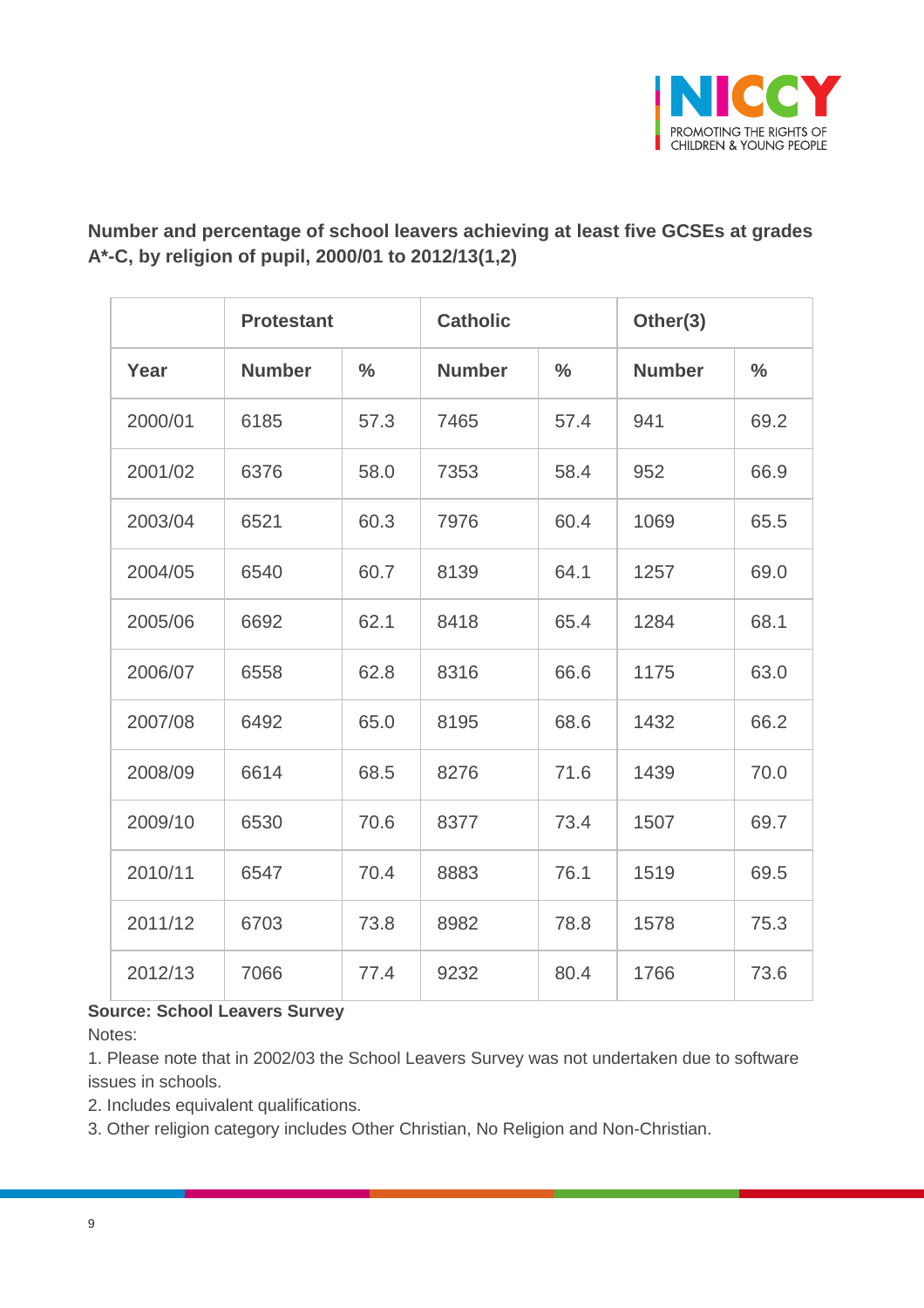

## **Number and percentage of school leavers achieving at least five GCSEs at grades A\*-C, by free school meal entitlement, 2000/01 to 2012/13(1,2)**

|         | Not entitled to free school<br>meals |               | <b>Entitled to free school</b><br>meals |               |
|---------|--------------------------------------|---------------|-----------------------------------------|---------------|
| Year    | <b>Number</b>                        | $\frac{0}{0}$ | <b>Number</b>                           | $\frac{0}{0}$ |
| 2000/01 | 13030                                | 64.5          | 1561                                    | 31.5          |
| 2001/02 | 13217                                | 64.8          | 1464                                    | 31.7          |
| 2003/04 | 13791                                | 68.0          | 1775                                    | 33.0          |
| 2004/05 | 14055                                | 70.3          | 1881                                    | 35.6          |
| 2005/06 | 14622                                | 70.2          | 1772                                    | 37.6          |
| 2006/07 | 14391                                | 70.4          | 1658                                    | 37.9          |
| 2007/08 | 14634                                | 71.9          | 1485                                    | 39.8          |
| 2008/09 | 14802                                | 75.1          | 1527                                    | 42.9          |
| 2009/10 | 14709                                | 76.6          | 1705                                    | 47.1          |
| 2010/11 | 15071                                | 78.0          | 1878                                    | 48.8          |
| 2011/12 | 15149                                | 81.4          | 2114                                    | 53.4          |
| 2012/13 | 15564                                | 83.1          | 2500                                    | 58.5          |

## **Source: School Leavers Survey**

Notes:

1. Please note that in 2002/03 the School Leavers Survey was not undertaken due to software issues in schools.

2. Includes equivalent qualifications. **(13th January)**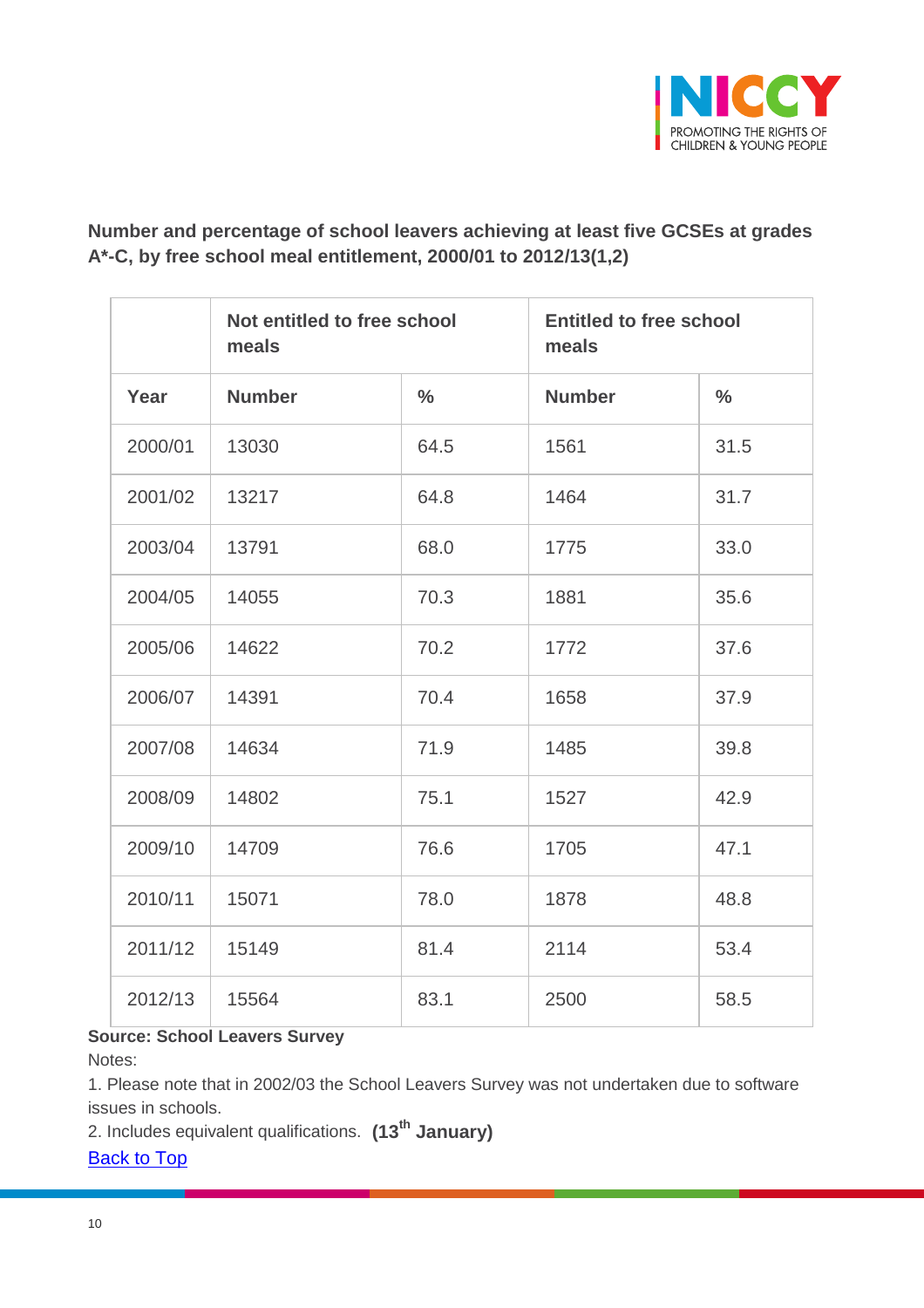

# <span id="page-10-0"></span>**Northern Ireland Commission for Catholic Education**

**Mr Steven Agnew (GPNI – North Down) -** To ask the Minister of Education whether his Department provides funding to the Northern Ireland Commission for Catholic Education; and if so, how much.

**Mr O'Dowd (The Minister of Education):** My Department does not provide funding as a matter of course to the Northern Ireland Commission for Catholic Education. However payments have been made to the organisation for services rendered. **(13th January)**

#### [Back to Top](#page-0-0)

## <span id="page-10-1"></span>**Drug Abuse in Schools**

**Lord Morrow of Clogher Valley (DUP – Fermanagh and South Tyrone) -** To ask the Minister of Education, in light of the recent media report on the trebling of drugs seizures in schools in the last year, what action he is taking for pupils and teachers in respect of noting signs of potential drug abuse; and what input he is seeking, or has received, from other agencies and Departments. [Priority Written]

**Mr O'Dowd (The Minister of Education):** All schools are required by law to have in a place a drugs education policy and the statutory curriculum which is taught in all our grantaided schools provides opportunities for children and young people to develop the knowledge and skills to deal with issues such as drug abuse. As with all aspects of the curriculum the specifics of what is taught and how it is taught is a matter for each teacher/school.

While the decision on resources to be used for delivery of the curriculum is a matter for each teacher/school, the Education and Library Boards (ELBs) in partnership with the Council for Curriculum, Examinations and Assessment (CCEA) have made available curriculum resources for primary and post primary schools to support the delivery of the Personal Development Curriculum through a life skills based approach. The current resource for primary schools "Living Learning Together" and post primary schools "Insync" allow for the delivery of universal drug prevention education.

The Department also provides schools with guidance in relation to drugs and CCEA has been commissioned to review and update current guidance – the guidance will include advice about recognising the signs of substance abuse. In developing the guidance CCEA established an advisory group which consisted of representatives from the Public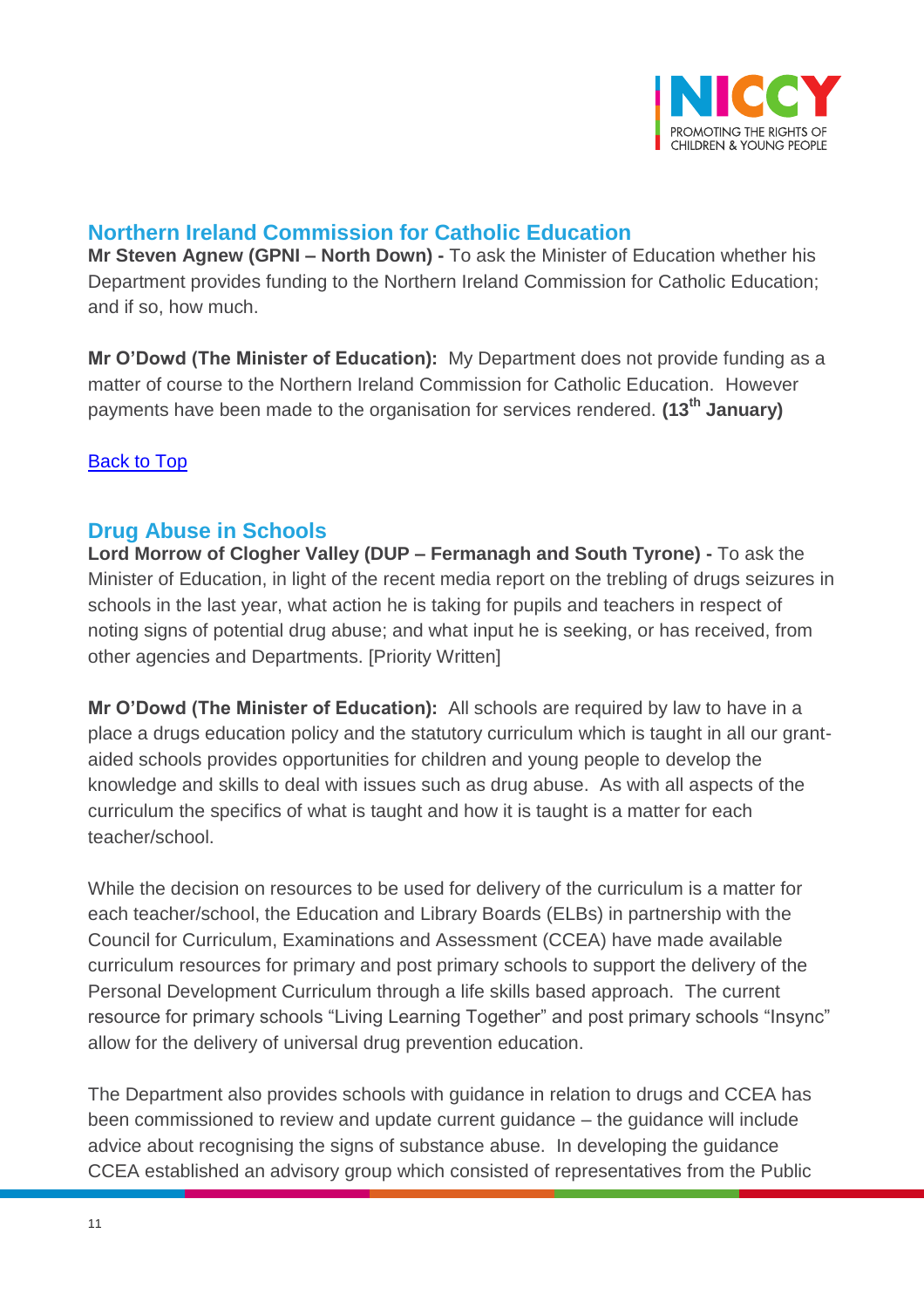

Health Agency, the South Eastern Health and Social Care Trust, the Police Service of Northern Ireland, the Education and Library Boards and the Council for Catholic Maintained Schools. It is intended that this work will be completed during 2015. **(13th January)**

[Back to Top](#page-0-0)

# <span id="page-11-0"></span>**Year 12 and Year 14 Student Examination Results**

**Ms Michaela Boyle (Sinn Féin – West Tyrone) -** To ask the Minister of Education for his assessment of the latest examination results for Year 12 and Year 14 students which show a significant increase in the number of young people achieving qualifications.

**Mr O'Dowd (The Minister of Education):** I welcome these latest statistics which again show significant improvement in the exam performance of Year 12 and 14 pupils. Overall these statistics paint an impressive and positive picture and are a result of hard work and effort on the part of the pupils and their teachers.

They are also evidence that the school improvement policies and programmes I have put in place are working for our young people.

- My focus on raising standards for all, on performance and on the key skills of literacy and numeracy is paying off.
- My focus on improving equity, on our most disadvantaged pupils and on those schools serving the most disadvantaged is paying off.

The education system is to be congratulated on meeting the challenges of raising standards. A focused and collaborative approach has so far yielded impressive results. However, while there is much to celebrate in these statistics we cannot afford to become complacent.

Our young people have demonstrated clear capacity to do well across many subjects but we need together to continue to support more of them to achieve in English and Maths. We all recognise the value of a high quality education and must ensure that this remains a priority for us all. **(14th January)**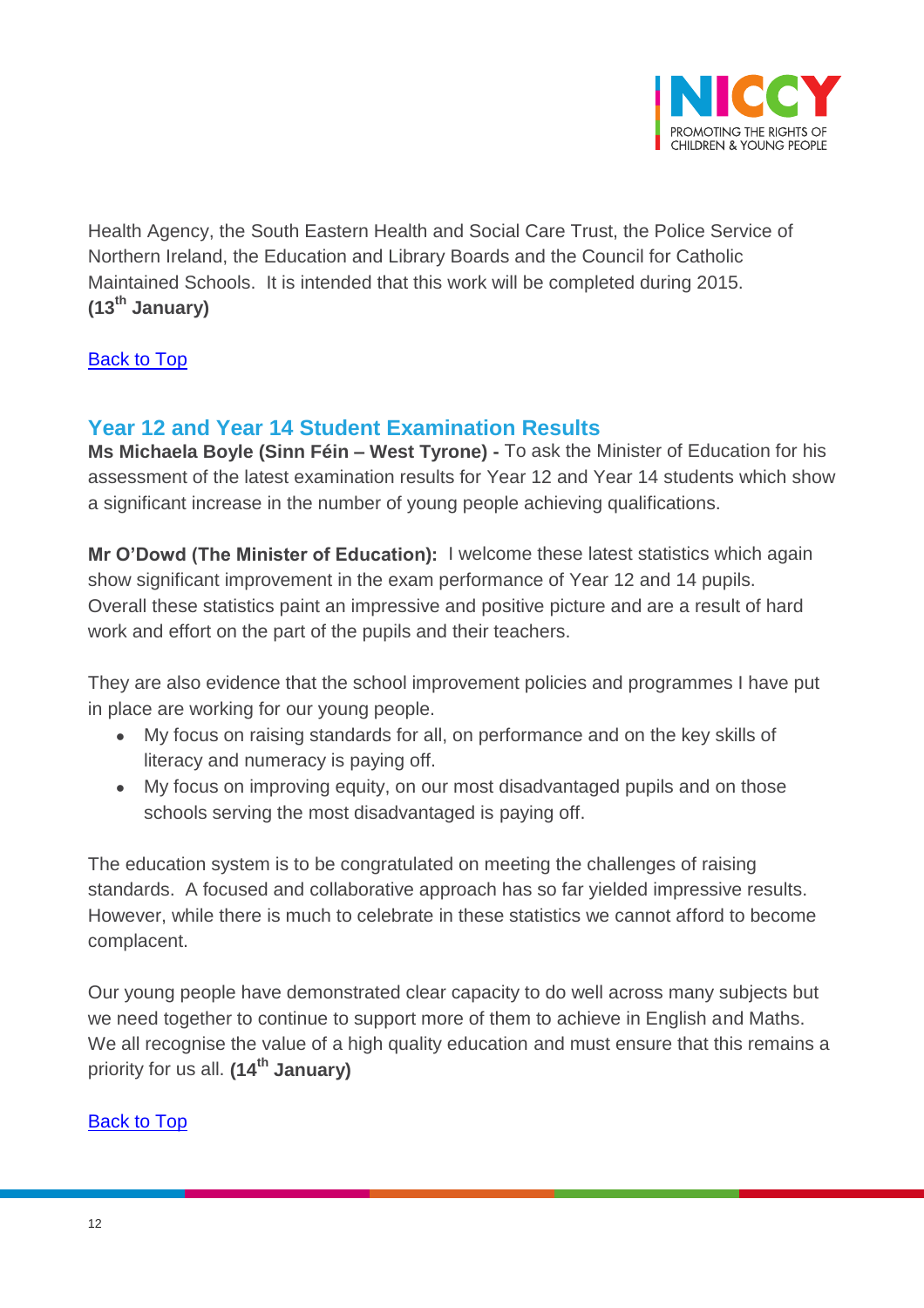

#### <span id="page-12-0"></span>**Programme for Government 2011/15 Targets**

**Mrs Brenda Hale (DUP – Lagan Valley) -** To ask the Minister of Education whether he has made the Executive aware that his proposed cuts to education will result in his Department's failure to meet its Programme for Government 2011/15 targets.

**Mr O'Dowd (The Minister of Education):** The Executive has still to agree a Programme for Government beyond 31 March 2015 and it is therefore not yet possible to ascertain the full impact next year of any proposed cuts on the delivery of education services.

The proposed cuts form part of my Department's consultation on the draft Budget which closed on 29 December 2014. Officials are currently collating and analysing responses and until this is complete and the Executive agree a revised Budget, I will not be making any final decisions on the allocation of the education budget next year. However, as I have made clear on numerous occasions, I will continue to lobby my Executive colleagues for additional resources for education so that I can protect frontline services as far as possible and continue to deliver on my key priorities of raising standards and closing the performance gap. **(14th January) [Back to Top](#page-0-0)** 

## <span id="page-12-1"></span>**Statutory and Voluntary Youth Provision**

**Mr Nelson McCausland (DUP – North Belfast) -** To ask the Minister of Education for his assessment of the adequacy and equity of both statutory and voluntary youth provision.

**Mr O'Dowd (The Minister of Education):** Under Article 37 of the Education and Libraries (NI) Order 1986 each Board has statutory responsibility for the securing of adequate facilities for youth service activities. During the current financial year, I have provided resource funding totalling £33m for the youth sector to deliver those services assessed as needed in line with Departmental priorities within the resources available.

The Education and Training Inspectorate's Chief Inspector's Report for 2012 – 2014 found that the overall effectiveness of 92% of youth provision was evaluated as good or better. This was based on an assessment of both statutory and voluntary sector provision.

Future funding of youth services by the Education Authority and the Youth Council will be in line with the Regional Youth Development Plan and Priorities for Youth and, within the resources available. (14<sup>th</sup> January) [Back to Top](#page-0-0)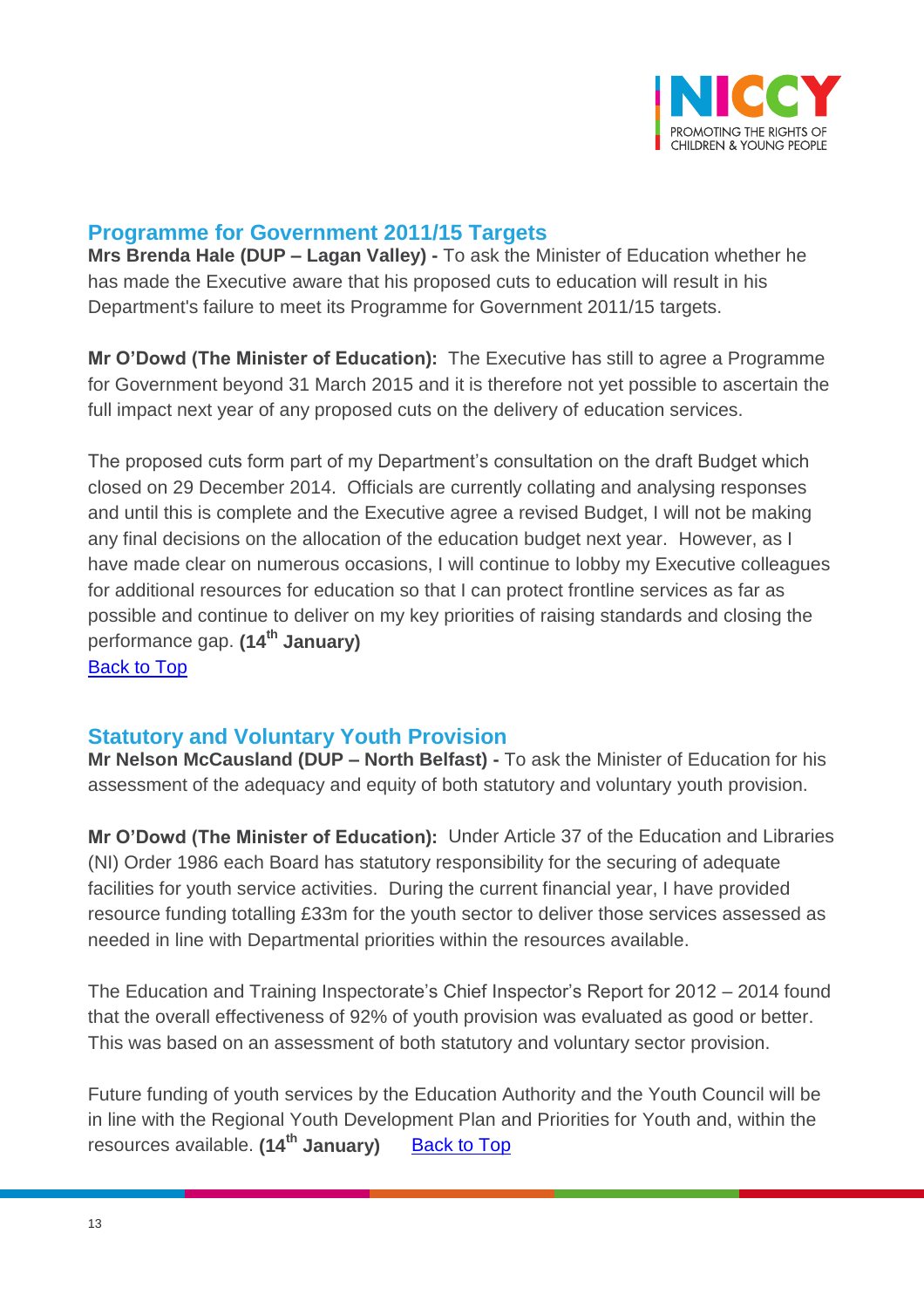

# <span id="page-13-0"></span>**Community Relations, Equality and Diversity Funding**

**Ms Claire Sugden (IND – East Londonderry) -** To ask the Minister of Education to detail the rationale behind the proposed removal of the remaining Community Relations, Equality and Diversity funding for education by his Department.

**Mr O'Dowd (The Minister of Education):** The proposal to end earmarked Community Relations, Equality and Diversity (CRED) funding is a direct consequence of the challenging budget reduction faced by my Department, in which I have sought to protect front line services.

Amongst the mitigating factors which I have taken into account as to the impact of the ending of CRED funding is the introduction of a £25m Shared Education Signature Project which seeks to improve educational (including reconciliation) outcomes.

I am currently considering responses to the budget proposal consultation which ended on 29th December 2014 prior to finalising the 2015/16 budget. **(15th January)**

#### **[Back to Top](#page-0-0)**

## <span id="page-13-1"></span>**Asperger Syndrome, Autism, Attention Deficit Hyperactivity Disorder and Dyslexia**

**Lord Morrow of Clogher Valley (DUP – Fermanagh and South Tyrone) -** To ask the Minister of Education whether he will provide the legal document and/or policy for each Education and Library Board which states a diagnosis of Asperger Syndrome; Autism; Attention Deficit Hyperactivity Disorder; and Dyslexia is not accepted if obtained privately.

**Mr O'Dowd (The Minister of Education):** Account is taken of private psychologists' assessments as outlined in paragraphs 3.55 and 3.57 of the Code of Practice on the Identification and Assessment of Special Educational Needs which state:

- 3.55 "The Educational Psychologist from whom psychological advice is sought must be employed by the Board, or engaged by it for the purpose."
- 3.57 "He or she should also be asked by the Board to consider any advice which parents may submit independently from a fully qualified educational psychologist."

**(15th January)**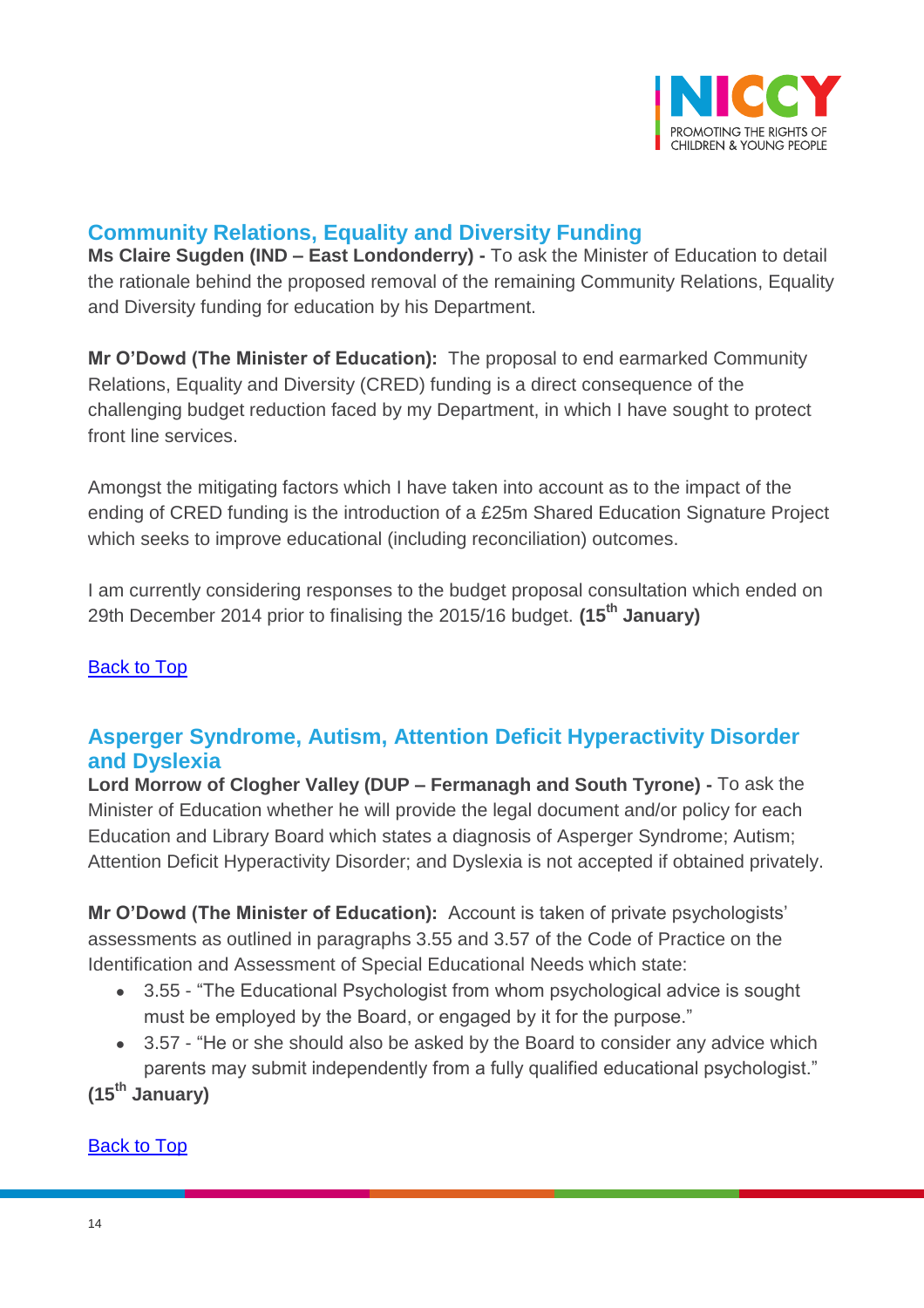

## <span id="page-14-0"></span>**New Education Authority**

**Mr Peter Weir (DUP – North Down) -** To ask the Minister of Education to outline the timetable for the creation and implementation of the new Education Authority.

**Mr O'Dowd (The Minister of Education):** The Education Act 2014 received Royal Assent on 11 December 2014 and the Education Authority came into being as a body corporate the following day. It is intended that the functions, assets, liabilities and staff of the Education and Library Boards and Staff Commission should transfer to the Authority on 1st April 2015. A programme of work is now being undertaken to ensure that the Authority is operational from that date or as soon as possible thereafter. This programme includes the appointment of an interim Chief Executive, the recruitment of a Chair and Board members and other Day 1 critical projects relating to Finance, Human Resources and Governance. **(15th January)**

#### [Back to Top](#page-0-0)

## <span id="page-14-1"></span>**Statutory Curriculum and Entitlement Framework**

**Mr Peter Weir (DUP – North Down) -** To ask the Minister of Education what changes he intends to make to policy, guidance and statutory requirements for schools on the statutory curriculum and entitlement framework in light of budget cuts.

**Mr O'Dowd (The Minister of Education):** I have no plans at present to change current policies or statutory requirements.

My Department, in developing its draft budget within the overall resource context, has been mindful to protect the delivery of the curriculum in schools under the Aggregated Schools Budget. There is considerable flexibility for schools in how they deliver the statutory curriculum and I would expect all schools to make use of this flexibility in making sure that their curricular provision not only meets the requirements set out in the Education (Curriculum Minimum Content) Order (Northern Ireland) 2007 but also meets the needs of their pupils.

The additional funding support that I have provided for the Entitlement Framework was never intended to be a permanent funding stream, but has been provided as a contribution to the costs associated with developing a broad and balanced curricular offer at Key Stage 4 and post-16.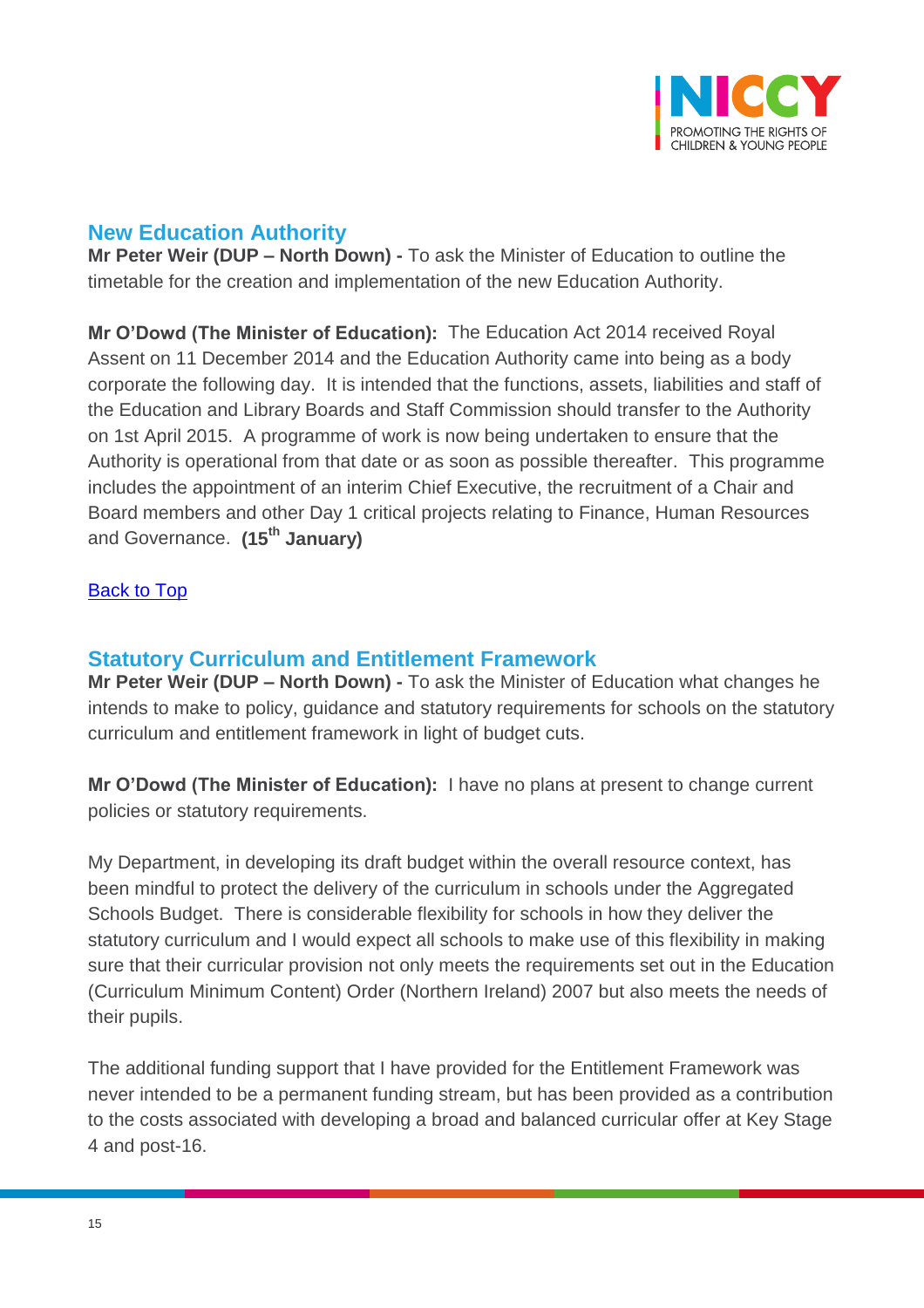

Despite the pressures on my education budget, I have set aside a sizeable element of funding – £4.9m - in the 2015/16 financial year to continue to support schools in delivering the Entitlement Framework requirements. The Entitlement Framework and the curriculum are about putting pupils first and that is what I expect schools to do. **(15th January)**

#### [Back to Top](#page-0-0)

## <span id="page-15-0"></span>**Entitlement Framework Funding**

**Mr John Dallat (SDLP – East Londonderry) -** To ask the Minister of Education how the reduction in Entitlement Framework funding will avoid less choice for pupils, larger class sizes and less opportunity for pupils to study in areas in which they are likely to achieve positive results.

**Mr O'Dowd (The Minister of Education):** The Entitlement Framework is about putting pupils first and that is what I expect schools to do – in their planning and in the courses they offer. Courses that should be economically relevant and individually engaging.

The additional funding support that I have provided for the Entitlement Framework was never intended to be a permanent funding stream, but has been provided as a contribution to the costs associated with developing a broad and balanced curricular offer at Key Stage 4 and post-16. It remains a fact that schools receive a core budget to pay for a range of matters including the curriculum, of which the Entitlement Framework is part.

I have listened to schools about the challenges they face in delivering the Entitlement Framework and as a result I extended the additional funding to support this work through to the end of the 2014/15 financial year. Despite the pressures on my education budget I have also set aside a sizeable element of funding – £4.9m - in the 2015/16 financial year to continue to support schools in delivering the Entitlement Framework requirements.

It remains important for schools to continue their good work and focus on meeting the full statutory requirements from September 2015 for the benefit of our young people. **(15th January)**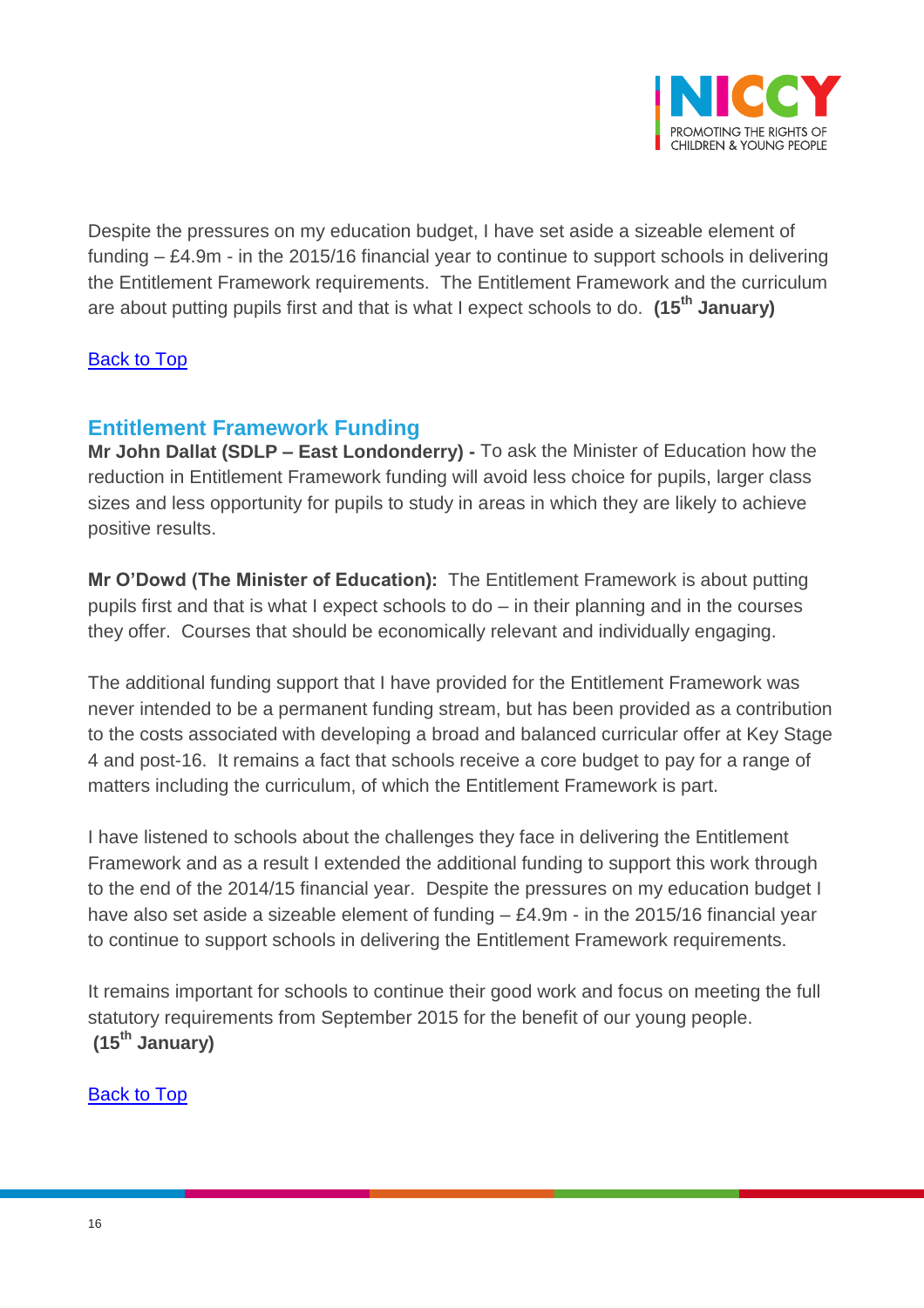

# <span id="page-16-0"></span>**Funding for Lesbian, Gay, Bisexual and Transgender Groups**

**Mr Jim Allister (TUV – North Antrim) -** To ask the Minister of Education how much funding has been supplied by his Department to lesbian, gay, bisexual and transgender groups since May 2007.

**Mr O'Dowd (The Minister of Education):** The Department of Education has not provided any funding to lesbian, gay, bisexual and transgender groups since May 2007. **(15th January)**

[Back to Top](#page-0-0)

## <span id="page-16-1"></span>**Reduction to Pre-school Funding**

**Mr Robin Swann (UUP – North Antrim) -** To ask the Minister of Education, in relation to the proposed fifteen per cent reduction to pre-school funding, whether this will be completed by reducing (i) the number of places; or (ii) the funding allocated per child.

**Mr O'Dowd (The Minister of Education):** The Department's 2015-16 Draft Budget was published on 25 November 2014.

This document, which set out the draft budget allocations and reduction proposals, was open for public consultation until 29 December 2014, running concurrently with the public consultation on the Executive's Draft Budget. The Draft Budget proposes a reduction of £2.5m in the funding available for pre-school education provided in voluntary and private settings.

There has been an overwhelming response to the consultation (in excess of 21,000 responses) and work is ongoing by departmental officials to collate, analyse and evaluate the consultation responses.

I will continue to press for an improved final budget outcome for Education as part of the Executive deliberations to agree the 2015-16 Final Budget, which, it is planned, will be published towards the end of January 2015. **(15th January)**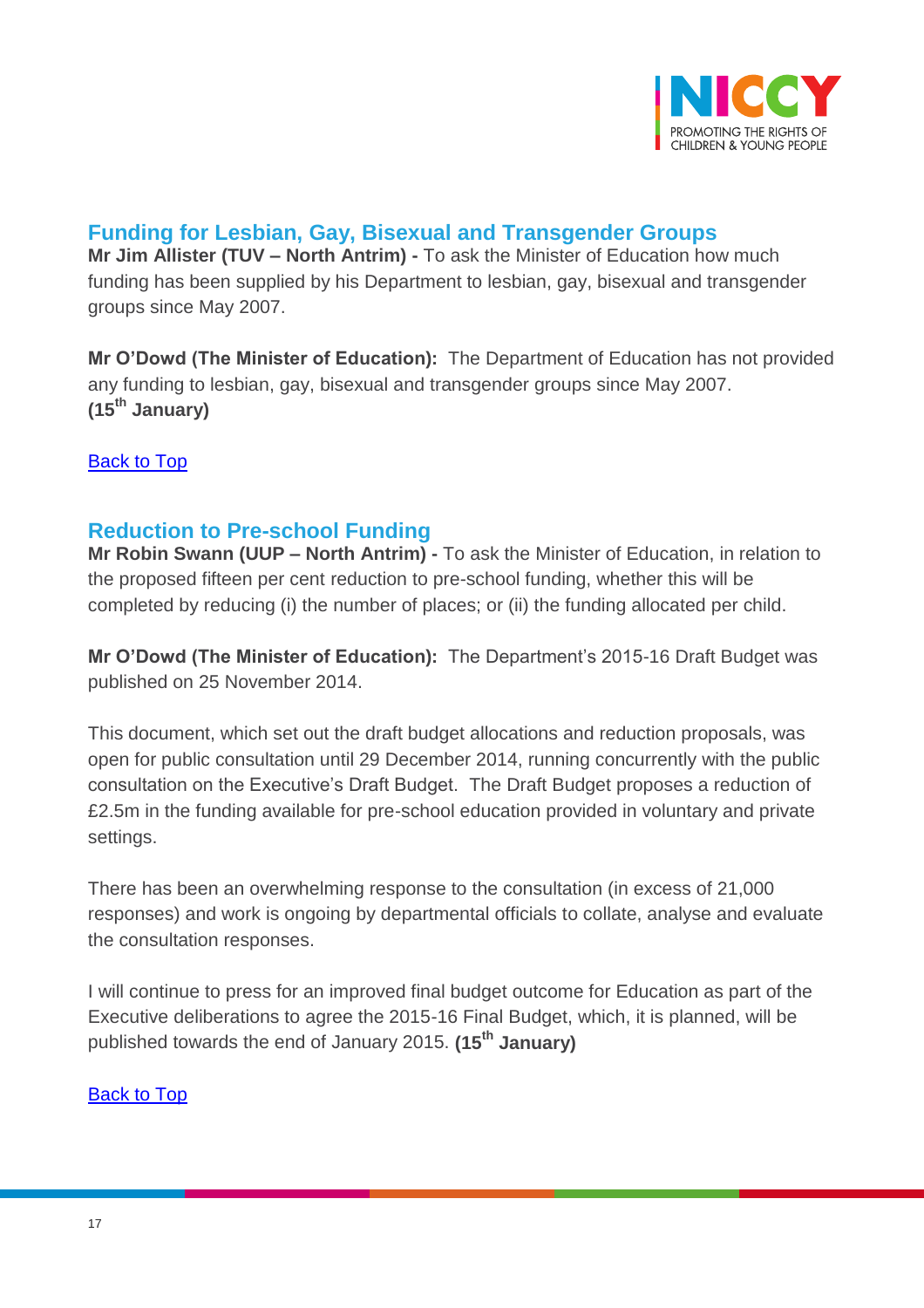

# <span id="page-17-0"></span>**Free School Transport**

**Mr Peter Weir (DUP – North Down) -** To ask the Minister of Education, when assessing the future of free school transport, what consideration will be given to families who cannot obtain a place at their nearest school because it is oversubscribed.

**Mr O'Dowd (The Minister of Education):** The final report on the Independent Review of Home to School Transport was released on 12 December. No decision has been taken on the future of the home to school transport policy. Any new policy arising from the review will be the subject of a public consultation. **(16th January)**

#### [Back to Top](#page-0-0)

## <span id="page-17-1"></span>**Improving Literacy and Numeracy**

**Mr John Dallat (SDLP – East Londonderry) -** To ask the Minister of Education what steps he will take to ensure that teachers and classroom assistants involved in improving literacy and numeracy continue to be available to those children with individual learning needs.

**Mr O'Dowd (The Minister of Education):** Legislation requires the support for children with special educational needs (SEN), specified within a statement of SEN, for example the provision of a classroom assistant supporting those with literacy and numeracy needs, to be provided from the date on which the statement is made. **(16th January)**

#### [Back to Top](#page-0-0)

## <span id="page-17-2"></span>**Community Relations, Equality and Diversity Funding**

**Mr John Dallat (SDLP – East Londonderry) -** To ask the Minister of Education what advice he is offering to schools that had been working to improve relations between communities through the school environment with support from Community Relations Equality and Diversity funding, which is no longer available.

**Mr O'Dowd (The Minister of Education):** Addressing community relations and citizenship issues is a minimum curriculum requirement across all Key Stages in the revised curriculum. As well as the funding delegated to schools, earmarked funding for Community Relations Equality and Diversity (CRED) and a supporting policy have been in place since 2011 to build capacity across the education workforce, disseminate good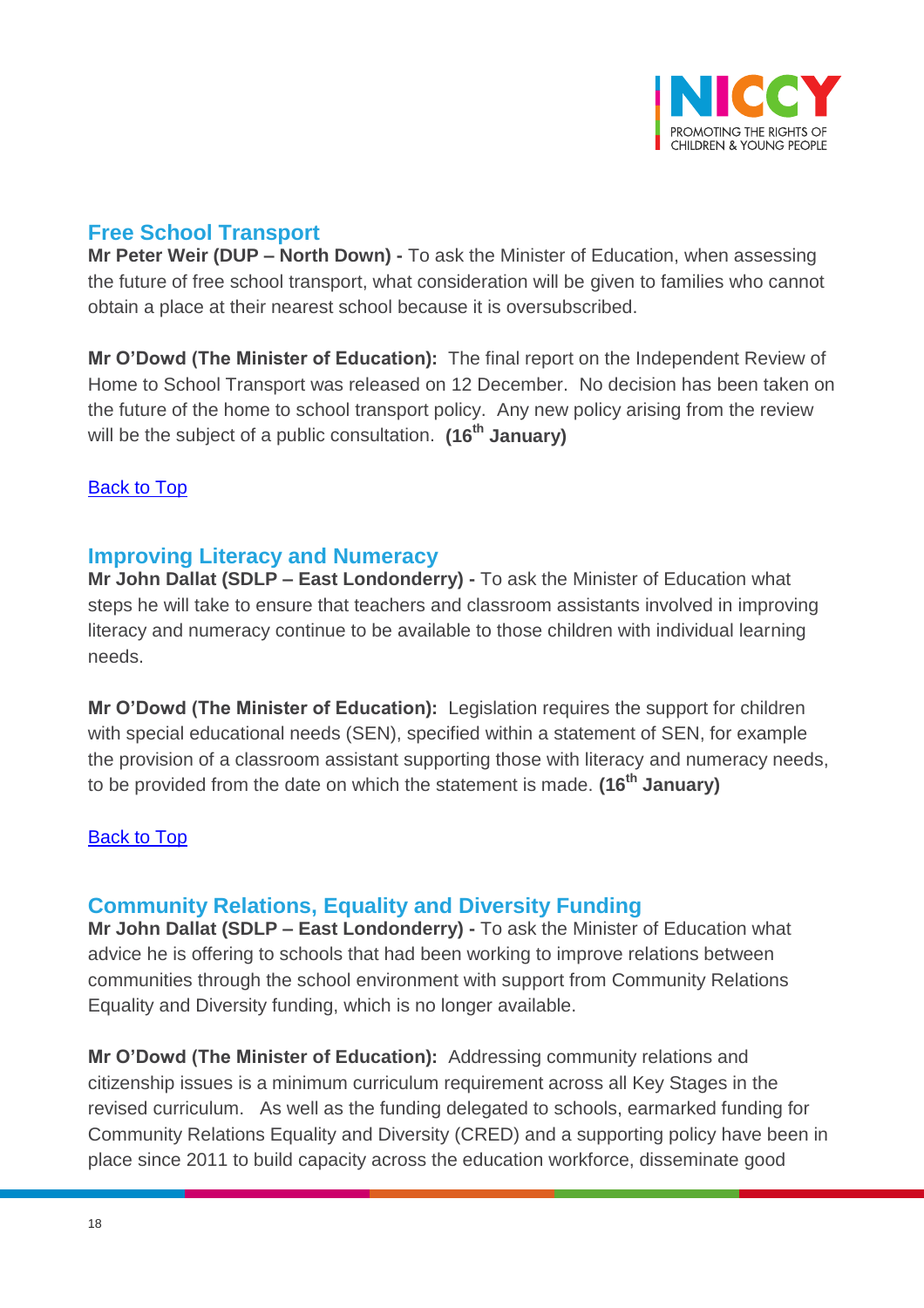

practice and provide relevant CRED material, and significant progress has been made across all these areas. My advice to schools is that it is important that they continue to embed the good work that has already been done in this area.

As regards funding, the DE budget proposal consultation ended 29th December 2014. I am currently considering responses including views received on my proposal to end the earmarked Community Relations Equality and Diversity (CRED) funding. At the same time, substantial additional funding is being made available to encourage greater sharing in education and this work too will help improve relations between communities through the school environment. **(16th January)**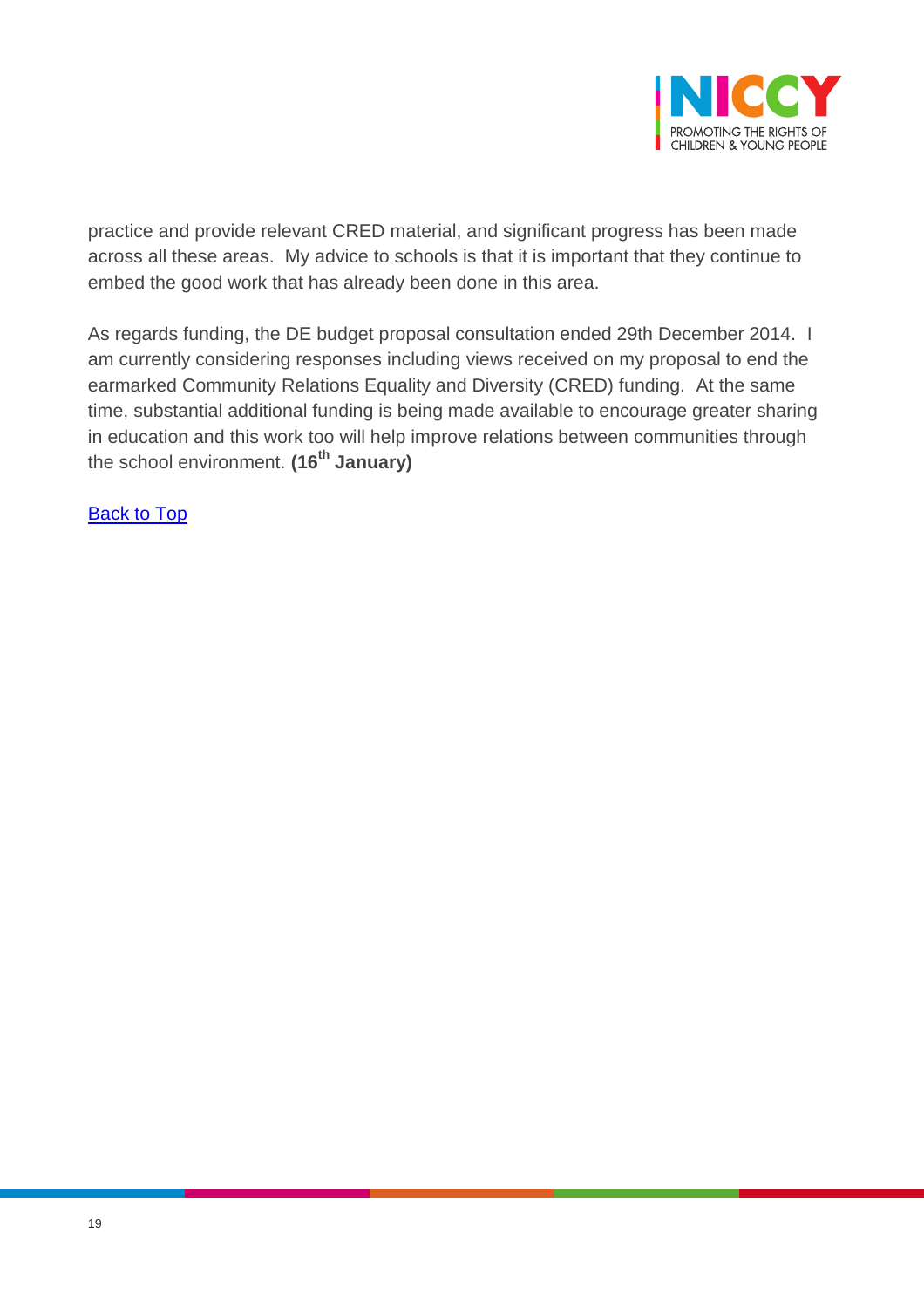

# **Department of Health**

## <span id="page-19-0"></span>**Child Protection Registration Process**

**Ms Maeve McLaughlin (Sinn Féin – Foyle) -** To ask the Minister of Health, Social Services and Public Safety how the Child Protection registration process could be made more robust.

**Mr J Wells (The Minister for Health, Social Services and Public Safety):** Robust processes in respect of Child Protection registration are set out in the Regional Child Protection Policy and Procedures.

Similar to all processes within Health and Social Care, the Child Protection registration process can be, and is, continuously improved and made more robust through regular monitoring and review and the continuous application of learning from the implementation of the process itself.

Recent work to strengthen the Child Protection registration process includes improved involvement of children, young people and families in Case Conferences where decisions are made in respect of Child Protection registration and training of chairpersons of Child Protection case conferences to promote the consistent and robust application of thresholds in respect of Child Protection registration decision-making. **(14th January)**

#### [Back to Top](#page-0-0)

#### <span id="page-19-1"></span>**Central Register for Children and Adults with Down Syndrome**

**Mr Oliver McMullan (Sinn Féin – East Antrim) -** To ask the Minister of Health, Social Services and Public Safety, pursuant to AQW 39949/11-15, to outline the reasons for the refusal to introduce a central register for children and adults with Down Syndrome or for any other learning disability.

**Mr J Wells (The Minister for Health, Social Services and Public Safety):** My current assessment is that a central register, would not add sufficient value to planning processes to be worth the expenditure of effort and resource. I do not consider that it would be the most efficient way to gather information on the health needs of this group, or to be used as a basis of allocating resources.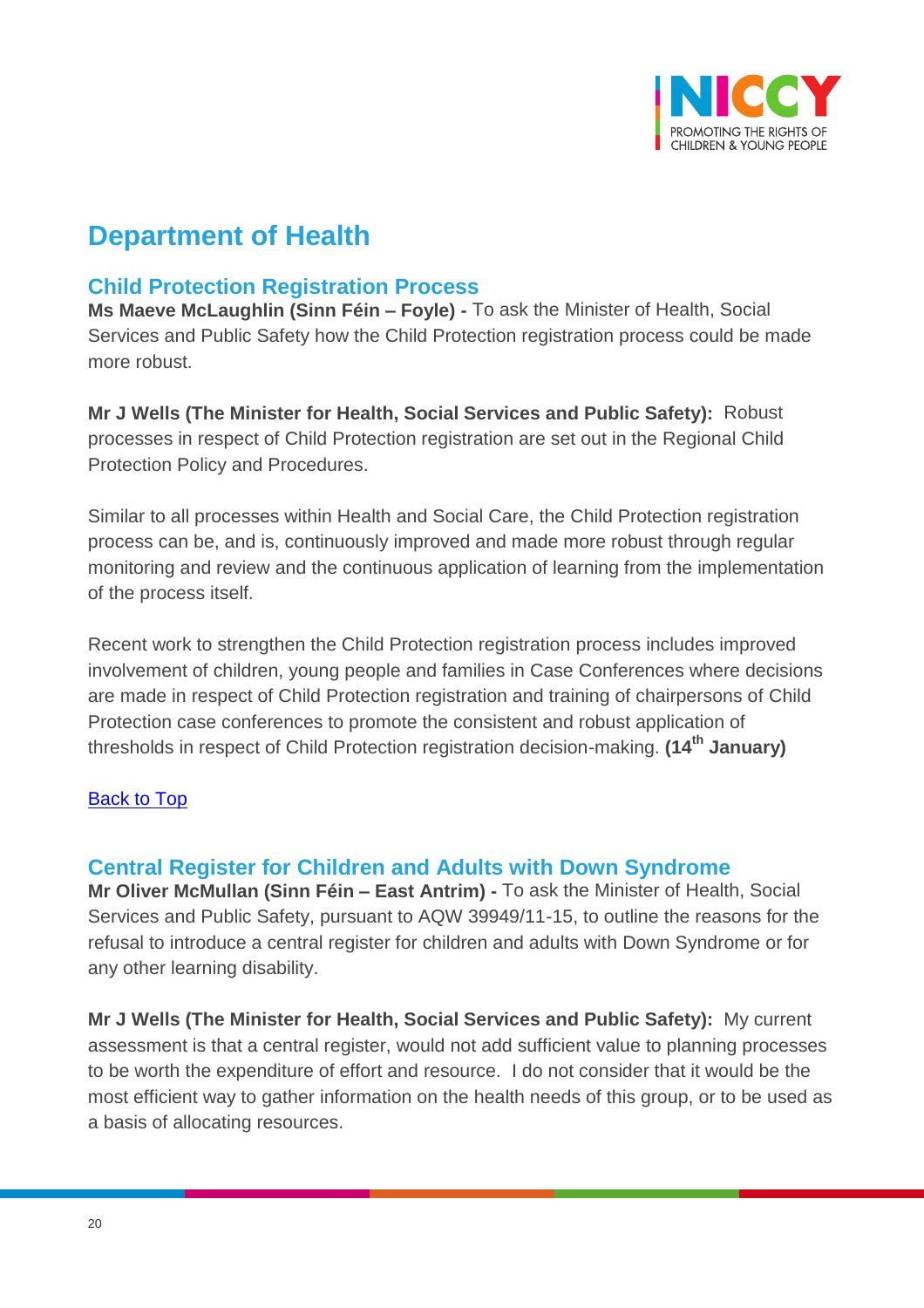

Additionally, I share the concerns expressed that a register might be seen to stigmatise people falling into these groups, as others with specific needs do not need to be registered to access services.

The focus must be on refining and improving existing services and sources of information, and particularly the Directed Enhanced Services for people with learning disabilities delivered through primary care and GP practices. This, and related initiatives, should assist in general health promotion, early detection and monitoring of conditions, and improve access to health and social care services generally for people with learning disabilities. **(14th January)**

[Back to Top](#page-0-0)

## <span id="page-20-0"></span>**Non-Surgical Children's Heart Centre**

**Mr Fearghal McKinney (SDLP – South Belfast) -** To ask the Minister of Health, Social Services and Public Safety for an update on the financial cost of the proposed nonsurgical Children's Heart Centre in Belfast.

**Mr J Wells (The Minister for Health, Social Services and Public Safety):** The cost of the Specialist Children's Cardiology Centre in Belfast, as proposed by the cardiology team from the Belfast Health and Social Care Trust in November 2014, is being finalised at present. My Department is working with officials from the Health and Social Care Board to establish the estimated cost of these proposals. I intend to make an announcement about the detail of those proposals following consideration of responses from the current consultation which ends on 23 January 2015. **(15th January)**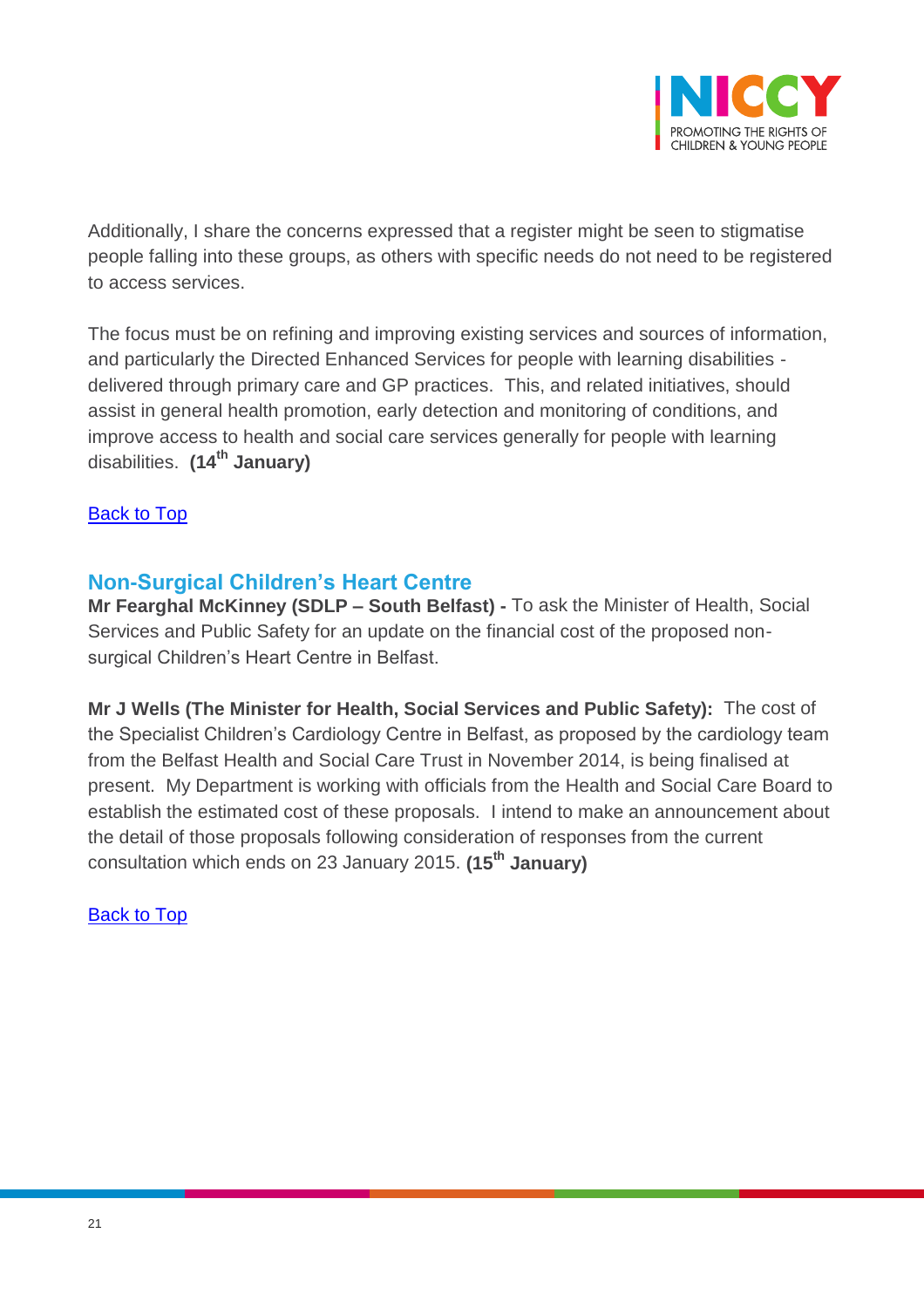

## <span id="page-21-0"></span>**Marshall Report**

**Mr Fearghal McKinney (SDLP – South Belfast) -** To ask the Minister of Health, Social Services and Public Safety, pursuant to AQW 38982/11-15, for a breakdown of the financial commitment his Department will undertake to implement the recommendations in the Marshall Report.

**Mr J Wells (The Minister for Health, Social Services and Public Safety):** I have established a Response Team to take forward the implementation of the recommendations in the Marshall Report. The Response Team, which is led by my Department, will consider the recommendations; provide me with a costed implementation plan by end March 2015.

On receipt of the plan, I will determine how costs can be met in the context of other pressures and priorities. I remain committed to delivering against the Marshall recommendations and to ensuring that the risk of sexual exploitation of children and young people in Northern Ireland is kept to a minimum. **(15th January)**

#### [Back to Top](#page-0-0)

## <span id="page-21-1"></span>**Transfer of Paediatric Cardiac Surgery to Dublin**

**Mr Fearghal McKinney (SDLP – South Belfast) -** To ask the Minister of Health, Social Services and Public Safety what action his Department has taken in relation to the implementation of the each key recommendation put forward in the report involving the transfer of paediatric cardiac surgery to Dublin.

**Mr J Wells (The Minister for Health, Social Services and Public Safety):** Without prejudice to the outcome of the consultation which ends on 23 January 2015, my Department has been working closely with the Department of Health in the Republic of Ireland to agree a draft action plan for implementing each of the 14 recommendations making up the all island model for Congenital Cardiac Services proposed by the International Working Group (IWG). The implementation of that action plan would only take place after my decision on the future of the service, which I intend to announce after consideration of the consultation responses. It is envisaged that a project team would be tasked with overseeing the implementation of each of the IWG's recommendations in an appropriately phased manner, should I decide to implement them.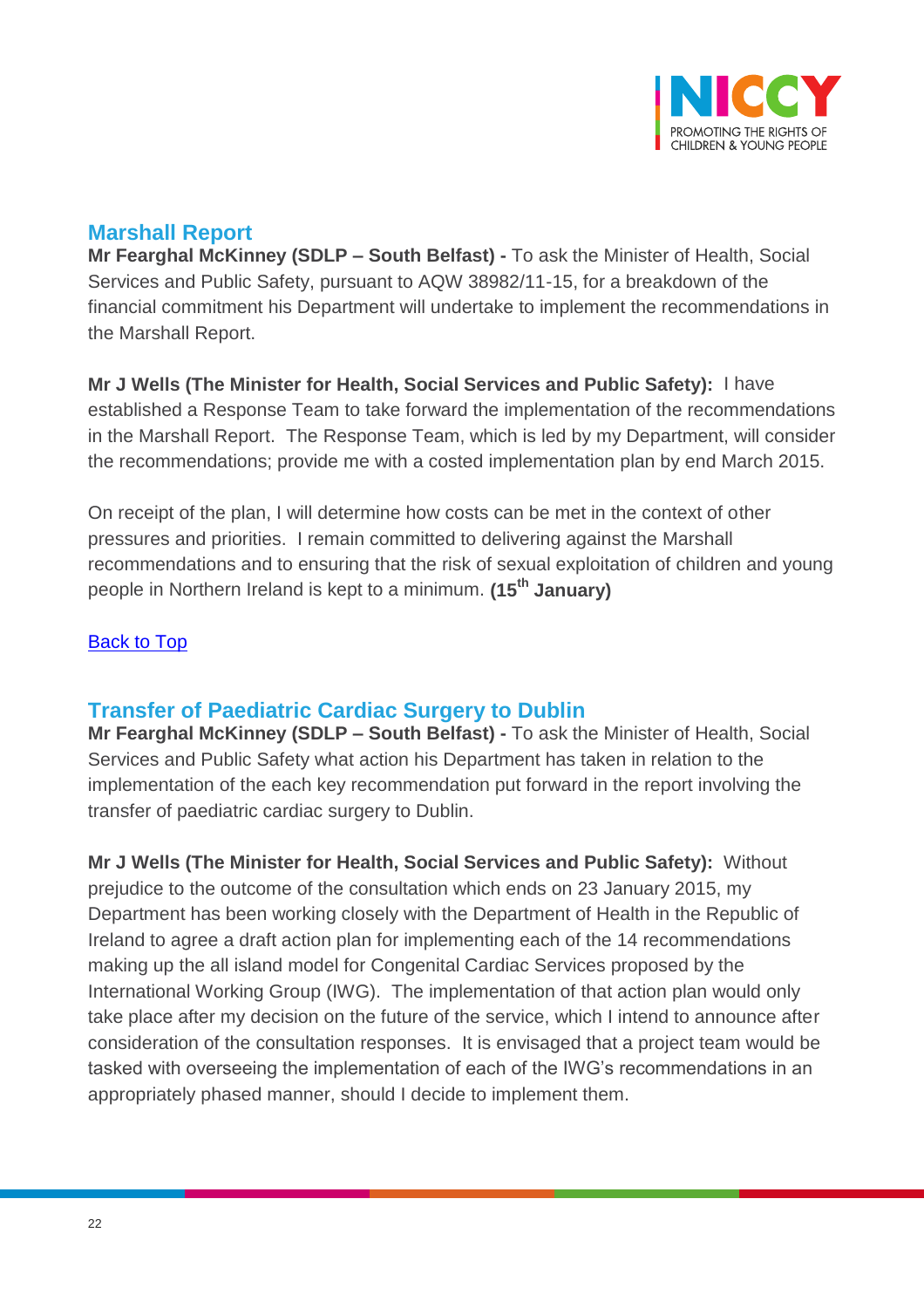

As I said in my Oral Statement to the Assembly on 14 October 2014, the decision to proceed with planning during the consultation period is in keeping with the principle that precautions should be applied given the vulnerability of the sustainability of this service at the Belfast Trust. **(15th January)**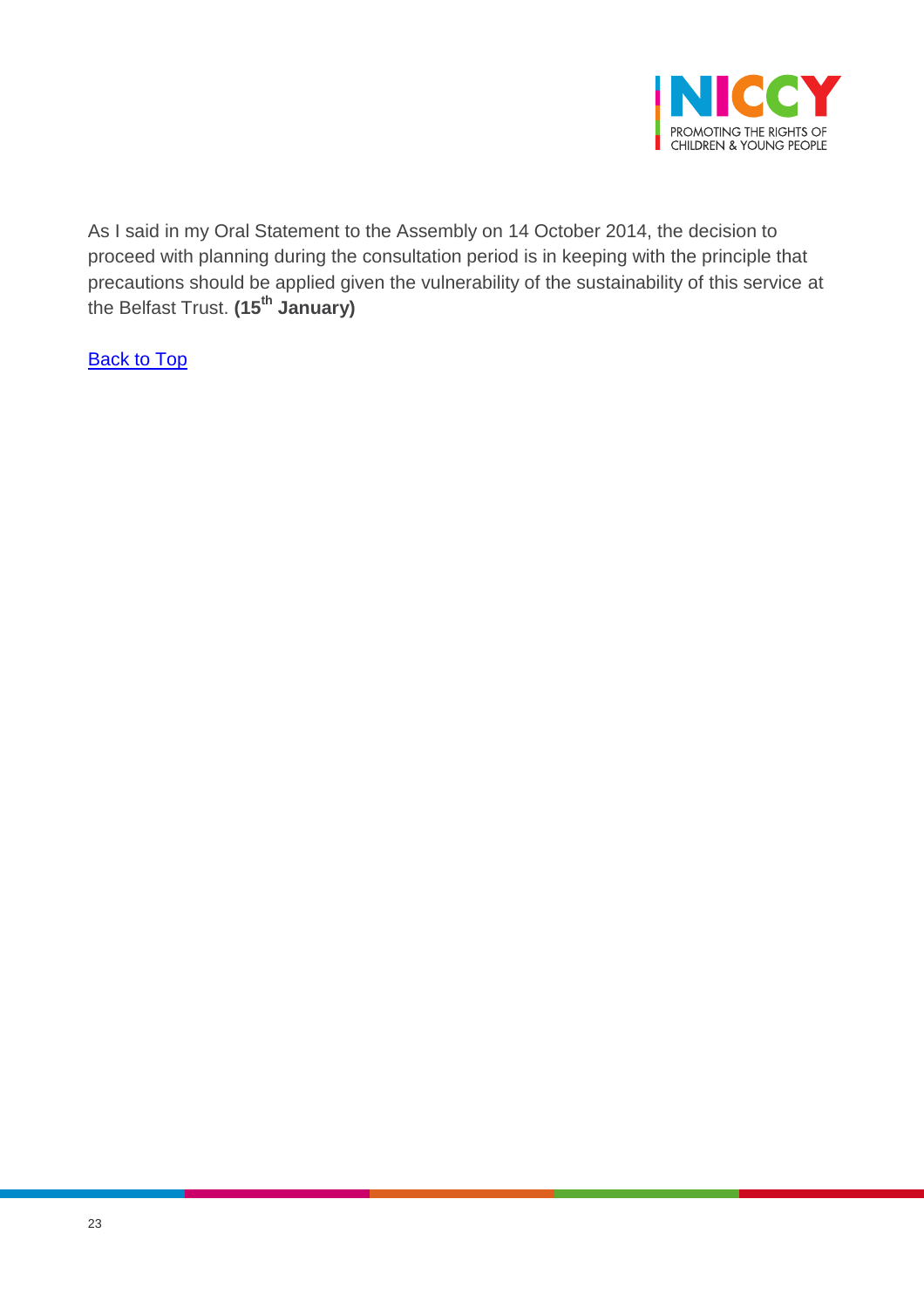

# **Department of Justice**

## <span id="page-23-0"></span>**Domestic Abuse**

**Ms Claire Sugden (IND – East Londonderry) -** To ask the Minister of Justice how his Department is working with the Chief Constable to address increasing levels of domestic abuse, and to encourage victims to report crimes of this nature.

**Mr Ford (Minister of Justice):** Recorded incidents of domestic violence and abuse rose by 438 cases in 2013/14, which represents an increase of less than 1%. There was an increase of 1560 domestic violence and abuse crimes, which represents an increase of 14%. However, we recognise that domestic violence is an under-reported crime, and much effort goes into ensuring that victims have the confidence to come forward and report.

The increase in recorded crimes may be due in part to an increased awareness of the support services available and increased confidence in reporting any incidence of violence and abuse to the relevant authorities and agencies.

My Department jointly leads on Domestic and Sexual Violence and Abuse, along with the Department of Health, Social Services and Public Safety. This work is taken forward on a partnership approach across the statutory and voluntary and community sector.

The PSNI is a key partner both at the strategic and the delivery level and works closely with my officials and the other justice agencies, both on prevention work to increase reporting and ensuring a robust justice response when they do occur. **(15th January)**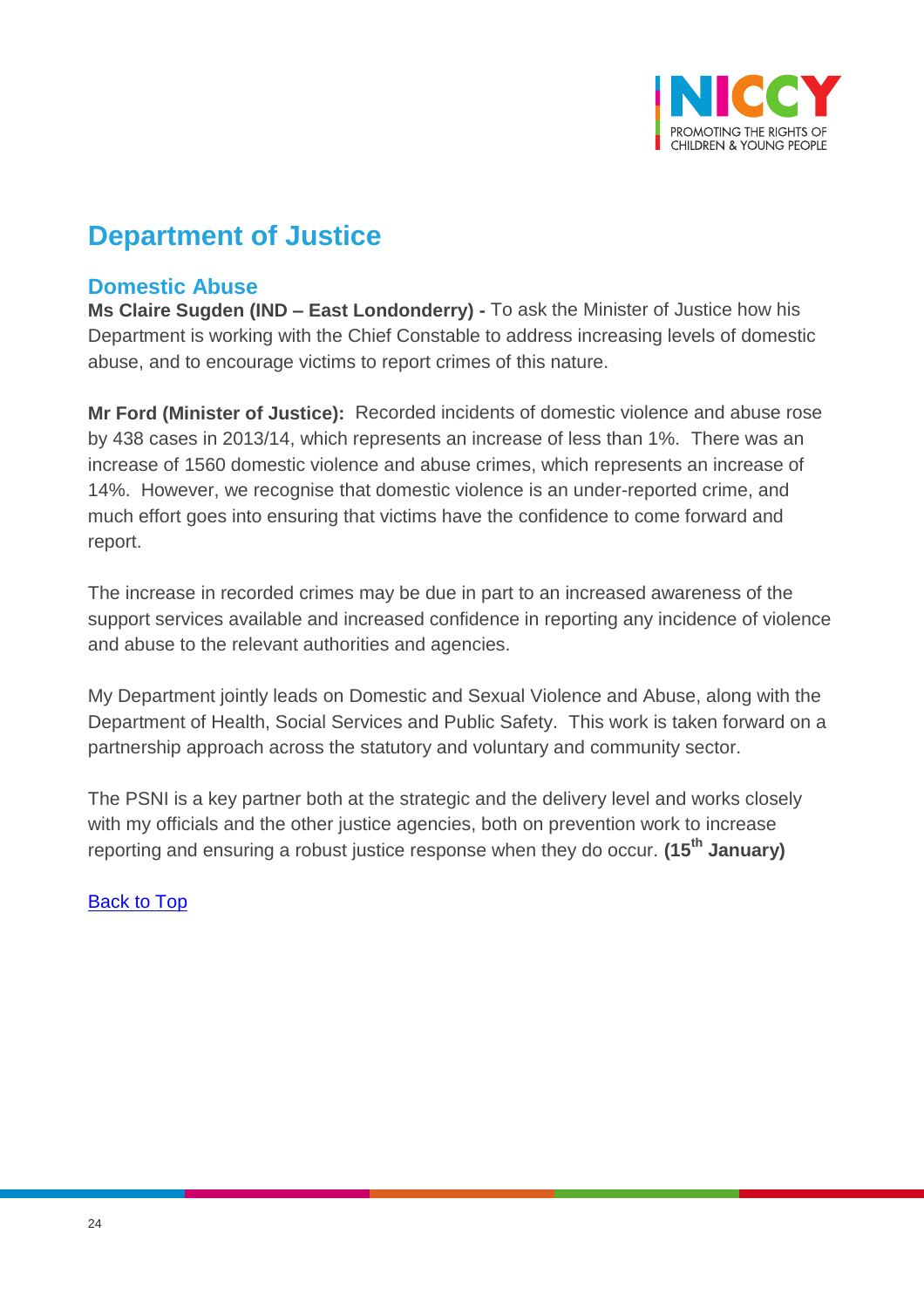

# **Department of Social Development**

## <span id="page-24-0"></span>**Neighbourhood Renewal Fund**

**Mr Jim Allister (TUV – North Antrim) -** To ask the Minister for Social Development to list the value of the funding provided by the Neighbourhood Renewal Fund since May 2011 to (i) controlled; (ii) maintained; (iii) Irish medium; and (iv) integrated schools and projects.

**Mr Storey (Minister for Social Development):** A table listing the value of funding provided by the Neighbourhood Renewal Fund since May 2011 to (i) controlled; (ii) maintained; (iii) Irish medium; and (iv) integrated schools and projects is detailed below;

| <b>Classification</b> | Expenditure from 2011 to 2015 $(E)$ |
|-----------------------|-------------------------------------|
| Controlled            | 3,335,828.17                        |
| Maintained            | 3,854,355.30                        |
| <b>Irish Medium</b>   | 18,036.20                           |
| Integrated            | <b>Nil</b>                          |

The following details funding to schools and projects which deliver services across more than one classification of school

| Controlled & Maintained             | 596,999.97   |
|-------------------------------------|--------------|
| Controlled, Maintained & Integrated | 2,692,359.81 |
| Maintained & Irish Medium           | 387,548.51   |
| All                                 | 91,012.52    |